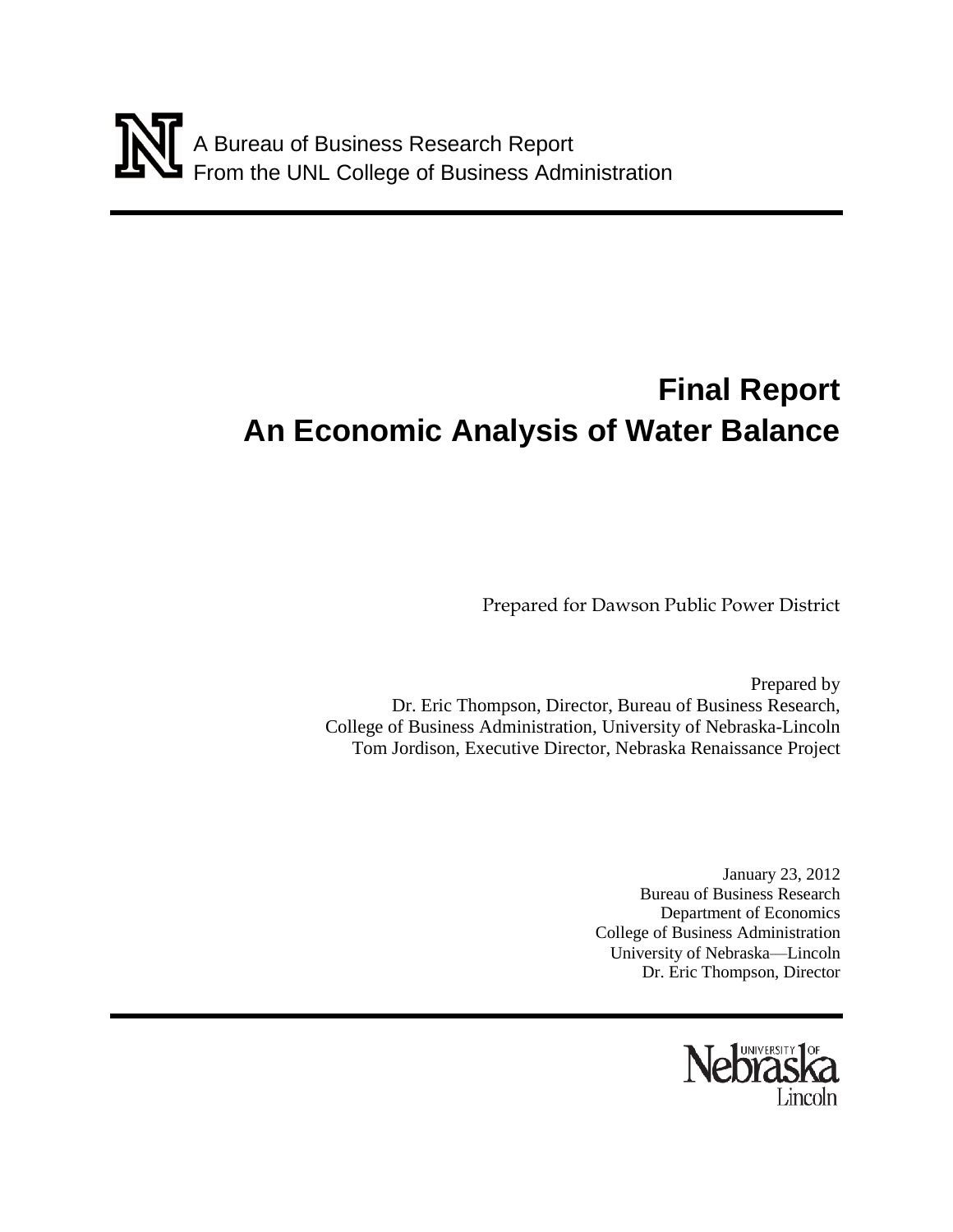#### **Executive Summary**

The water balance approach examines all sources of water inflow and outflow from a geographic region, From this broad perspective, water consumption outcomes within a region are not the responsibility of any particular type of land use, whether that is forestry, housing, or agriculture, but of all uses. This implication from water balance points to an economic interpretation of the water balance approach. That interpretation is that economic analysis of water policy must also take this broad perspective, by examining both financial gains and amenity values associated with each of the multiple types of land uses and land management practices within a region.

Three primary recommendations follow from this economic interpretation of the water balance approach. The first is that water policy should not be seen as a punitive action against a particular "responsible" land use, but rather a search for the most efficient course of action among a variety of options. Efforts to improve water outcomes should consider a broad range of actions to change behavior, including incentives to encourage land use that promotes desired outcomes. Water policy in Nebraska should function to 1) increase water consumption that yields high marginal increases in combined financial and amenity benefits per unit of water, and reduce water consumption that yields low marginal gains (or even losses) in combined financial and environmental benefits per unit of water; and 2) encourage technologies and management practices that increase the combined financial and environmental gain per unit of water.

Second, the Nebraska Department of Natural Resources and other interested parties in the state should seek to estimate and value the environmental amenity benefits of a full range of potential water policies including land management, efforts to utilize water resources more efficiently, intentional groundwater recharge projects, vegetation management programs, and improved reservoir management. This information can then be utilized to design even more efficient water policies for the state of Nebraska, and regions within the state.

Third, it is critical to find ways to bank and transfer water between "wet" years and "dry" years. Such approaches, if technically feasible in terms of providing environmental benefits and financial gain, could be among the most beneficial water policies to pursue, since water in "dry" years is both more environmentally valuable and more financially valuable as an input into agriculture.

i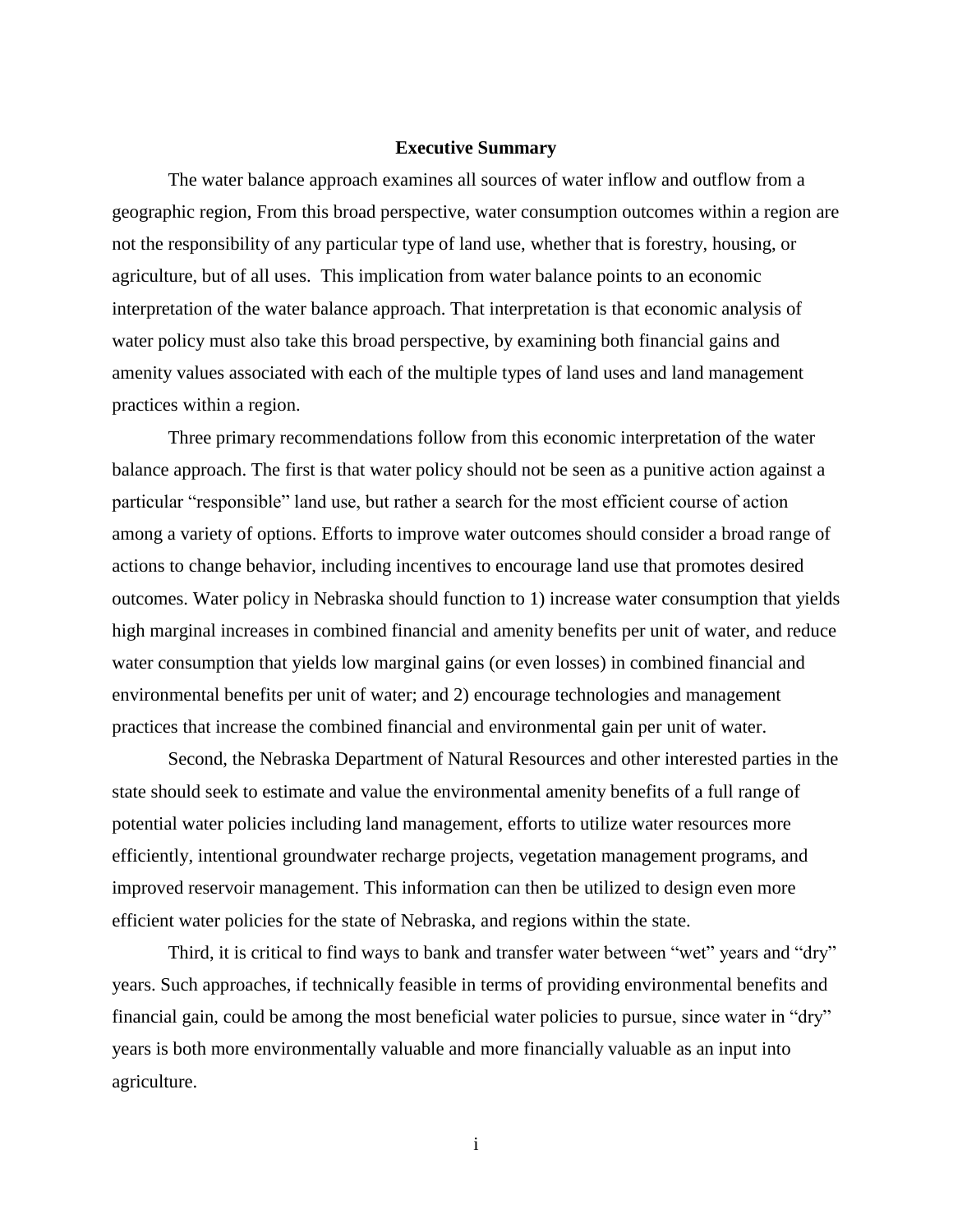# **Table of Contents**

| <b>Executive Summary</b>                                   | Page i   |
|------------------------------------------------------------|----------|
| <b>Table of Contents</b>                                   | Page ii  |
| List of Tables and Figures                                 | Page iii |
| I. Introduction                                            | Page 1   |
| II. The Water Balance Approach in Economics                | Page 2   |
| III. The Example of Irrigation and Stream Flow in Nebraska | Page 7   |
| A. Background                                              | Page 7   |
| B. Economic Impact of the Current Approach                 | Page 8   |
| C. Literature Review                                       | Page 18  |
| IV. Recommendations                                        | Page 20  |
| Appendix A: Interviews                                     | Page 22  |
| Appendix B: Water Balance Definition                       | Page 24  |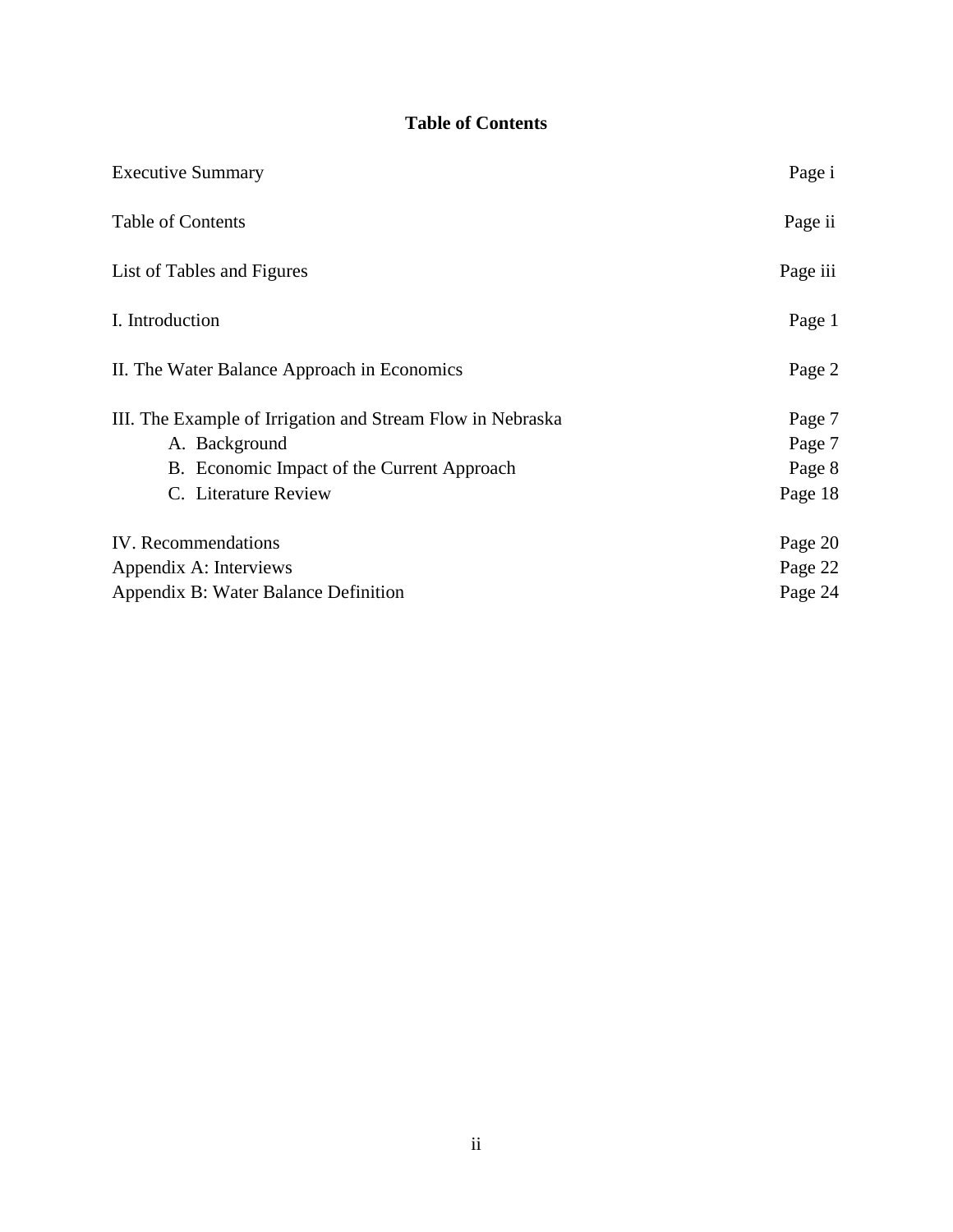# **List of Tables and Figures**

| Figure 1: Water Use Under the USGS Definition                                                        | Page 3  |
|------------------------------------------------------------------------------------------------------|---------|
| Figure 2: Under a water consumption definition (water budget)                                        | Page 4  |
| Table 1: Irrigated and Non-Irrigated Acres in 2010 in Buffalo, Dawson and<br><b>Lincoln Counties</b> | Page 10 |
| Table 2: Annual Change in Crop Production and Sales                                                  | Page 11 |
| Table 3: Annual Change in Crop Sales and the Resulting Economic Impact                               | Page 13 |
| Figure 3: Backward and Forward Linked Industries for Corn Production                                 | Page 14 |
| Table 4: Change in Property Value and Annual Tax Revenue                                             | Page 15 |
| Table 5: Annual Economic Impact from Change in Property Tax Revenue<br>And Forward Linked Industries | Page 16 |
| Table 6: Annual Economic Impact                                                                      | Page 17 |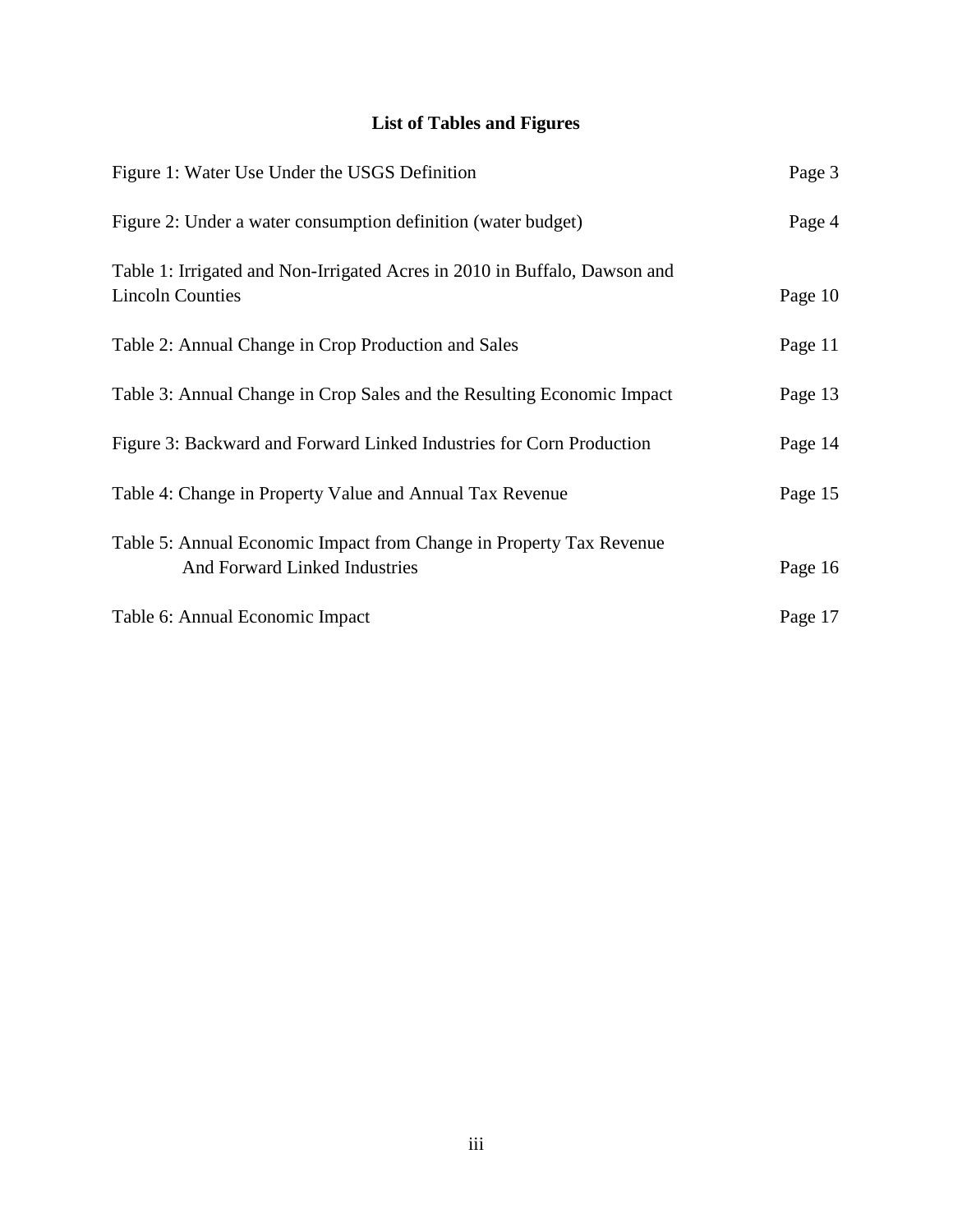#### **I. Introduction**

Water management is a subject of substantial interest in the state of Nebraska. In the Platte River system in Nebraska, water management strategies have been implemented to ensure the survival of endangered species in that ecosystem and to protect stream flow appropriations. In other areas of the state, water management strategies have been implemented to ensure adequate stream flow for the purpose of satisfying interstate compacts between Nebraska other states.

The water balance approach provides an important lens to examine these water management strategies. Water balance examines all sources of water entering and exiting a region. It further recognizes that water balance is a function of each of these sources. An important implication of the water balance approach, therefore, is that outcomes of water consumption within the region are not the sole responsibility of any particular source of water entering or exiting a region, but of all sources. Or, in terms of land use, all sources of land use are responsible for water consumption within a region. A solution for an undesirable outcome in the water system, therefore, is not properly seen as a punitive action against a particular "responsible" party, but rather a search for the most efficient course of action among a variety of options.

This implication from water balance also points to an economic interpretation of the water balance approach. In particular, economic analysis of water policy must examine both financial gains and amenity values associated with all types of water consumption.

Given this background, the Dawson Public Power District contracted with the UNL Bureau of Business Research to examine the water balance approach from an economic perspective. We do so in the current report. In the next section, we briefly describe the water balance approach, at least as it is interpreted by economists. We then propose an economic interpretation of the water balance approach. In particular, we propose an approach for considering the economic consequences of changes to the entry and exit of water from a particular geographic region. This economic approach to examining such changes jointly considers both the financial and environmental benefits (whether positive or negative) of changes in water consumption. All potential changes in water consumption can then be searched to identify policies that will yield the highest net benefit. This should produce a balanced menu of water policies.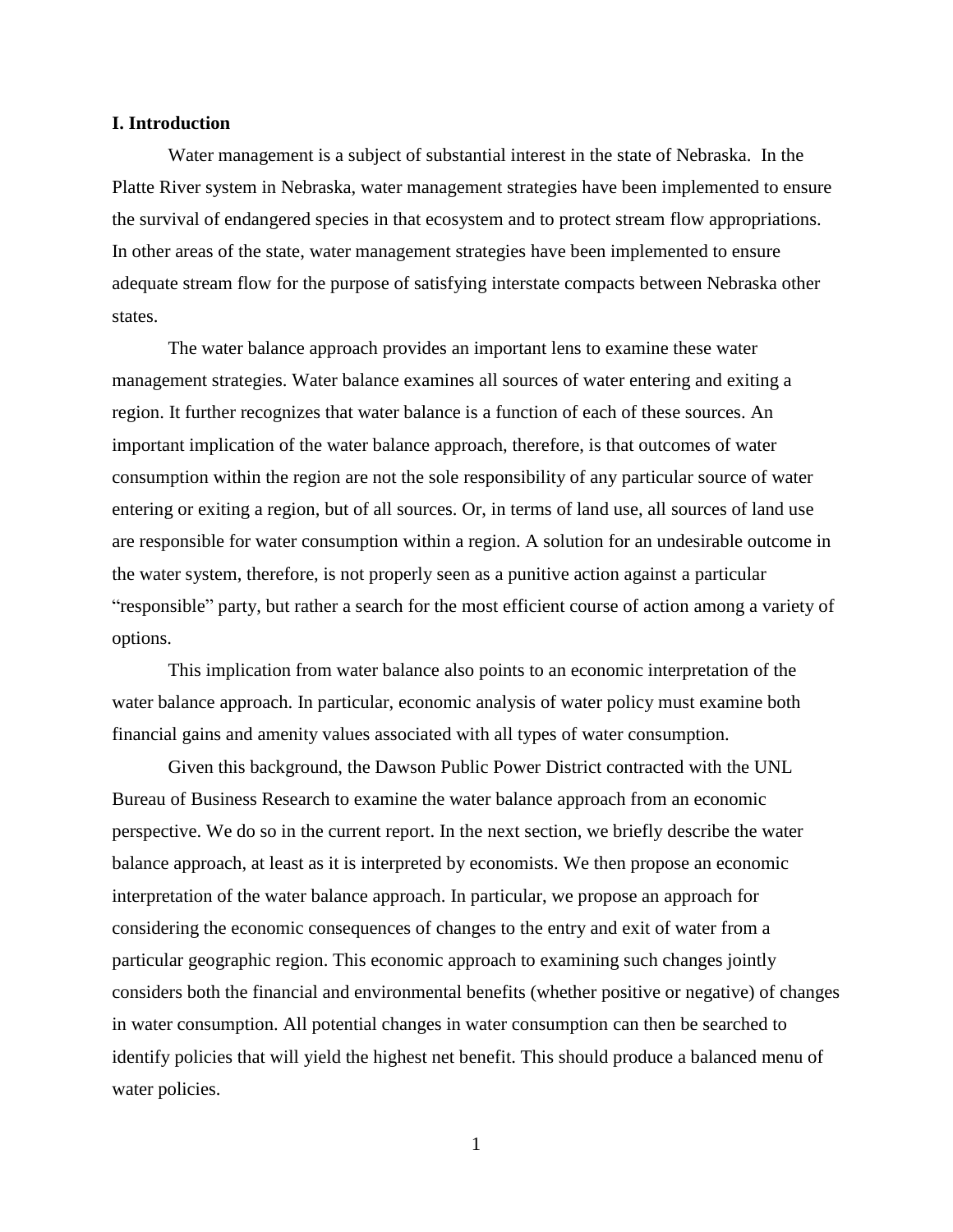In the third section, we consider the economic impact of current water policy using a prominent example of water policy in Nebraska. In particular, we consider the implications of water policy to the topic of irrigation and stream flow along a section of the Platte River region. We begin with a brief discussion of the issue. We then consider the economic impact of current approaches to this water policy, using the example of improving stream flow through purchasing water rights to take acres out of irrigated production, under both a low and medium impact scenario. Economic impact estimates are provided in terms of the total economic impact both onfarm and off-farm at key supplier businesses as well as other businesses that rely on a local supply of agricultural production.

In the fourth section, we provide a set of recommendations for water policy in Nebraska reflecting both water balance and economics concepts.

#### **II. The Water Balance Approach in Economics**

 $\overline{a}$ 

This section considers the economics of water balance. We begin by considering the basics of the water balance approach. Water balance has been defined as follows: "A water balance is an accounting of all water volumes that enter and leave a three-dimensional space over a specific period of time as well as any changes in storage." In this case, a system is any spatial area which contains water over a period of time.

Because a component of the water balance conversation pertains to amounts of water used, delineations are made between water use and water consumption. Water use is the amount of water over a given period of time that is subject to use in agriculture, industry, energy production, and domestic and residential purposes, including in-stream uses such as fishing, recreation, transportation and waste disposal.<sup>2</sup> Water consumption, on the other hand, is an action that takes water out of a specific area, such as a stream or a basin, so that it can no longer be used in other ways.<sup>3</sup>Water use falls into different subsets based upon the nature of its use.

<sup>&</sup>lt;sup>1</sup> Burt, C.M. PhD., P.E., D. WRE. (1999). Irrigation Water Balance Fundamentals. USCID Conference on Benchmarking Irrigation System Performance Using Water Measurement and Water Balance. San Luis Obispo, California.

<sup>2</sup> Water Use. November 19, 2011. In *OECD Glossary of Statistical Terms*. Retrieved from stats.oecd.org/glossary/detail.asp?ID=2915.

<sup>3</sup> Consumption. 2011. In *Nebraska Water Balance Alliance Glossary*. Retrieved from www.nebraskawaterbalance.com/glossary.html.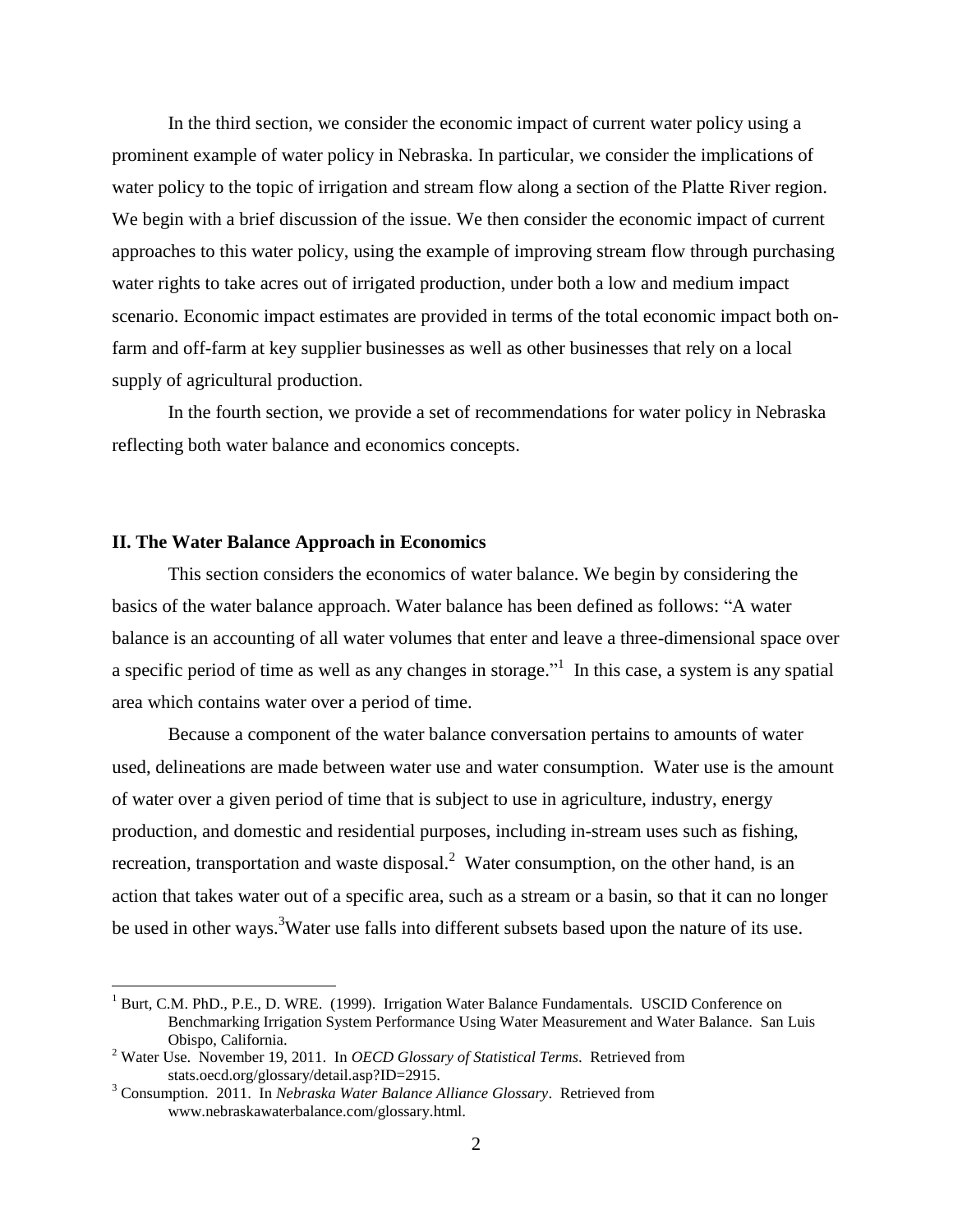

Featured below is Figure 1, a pie chart illustrating the different areas of water use due to the actions of man. 4

Source: Kwapnioski (see footnote 4)

It is important to note that this pie chart does not reflect all accounts of water in a system. That is to say, while the above chart demonstrates where water has been used and in what proportion to other uses of water, this chart does not reflect how much water is used in proportion to all available water in a system.

Figure 2 is a pie chart that illustrates water consumption from a perspective of all water in a system.<sup>5</sup> This pie chart illustrates the difference between water use and water consumption. Under these definitions, for example, Thermo-electric cooling represents two distinct values. Under a water use definition, Thermo-electric cooling represents twenty-eight percent of all water used *from* a system, whereas under a water consumption definition, Thermo-electric cooling represents only two percent of all water used *in proportion* to the total amount of water that is available.

 $\overline{a}$ 

<sup>4</sup> Kwapnioski, F., P.E. *Our Economy, Our Water, Our Future* [PowerPoint Slides]. Date Unknown.

<sup>5</sup> Kwapnioski, F., P.E. *Our Economy, Our Water, Our Future* [PowerPoint Slides]. Date Unknown.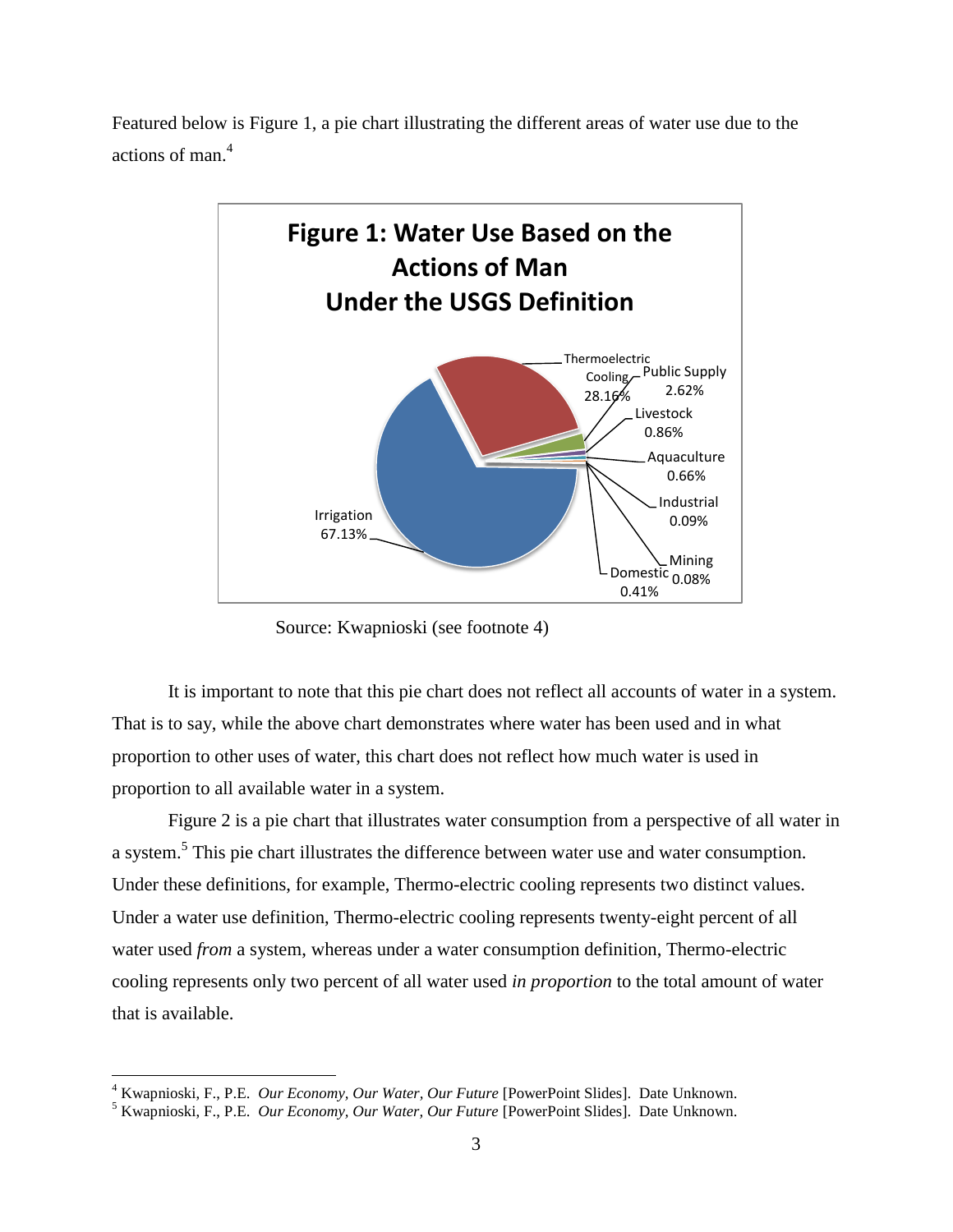

Source: Kwapnioski (see footnote 4)

Herein lays the utilization of a water balance (also known as a water budget) model. In a water balance model, water consumption is not measured against the other uses of water, but rather measured as a decrease from the amount of water available for use in a system. In other words, all sources by which water exits the system (as well as enters the system) are of interest in terms of understanding the water system and in considering water policy.

Thus, an essential element of the water balance approach is to consider all of the ways in which water enters and exits a particular water shed or geography. This is primarily a scientific phenomenon but does also relate to the social science of economics, in particular through land use. That is because land use is one factor which influences both the entry and exit of water from a hydrological system. Most, if not all, land use also represents a human choice, and economics is a social science that examines human decision-making.

An economics approach to water balance, with its focus on all sources by which water enters or exits a region, would naturally focus on the incentives for water consumption on all types of land. Stated another way, a water balance approach to the economics of water consumption would focus on environmental and financial issues related to land management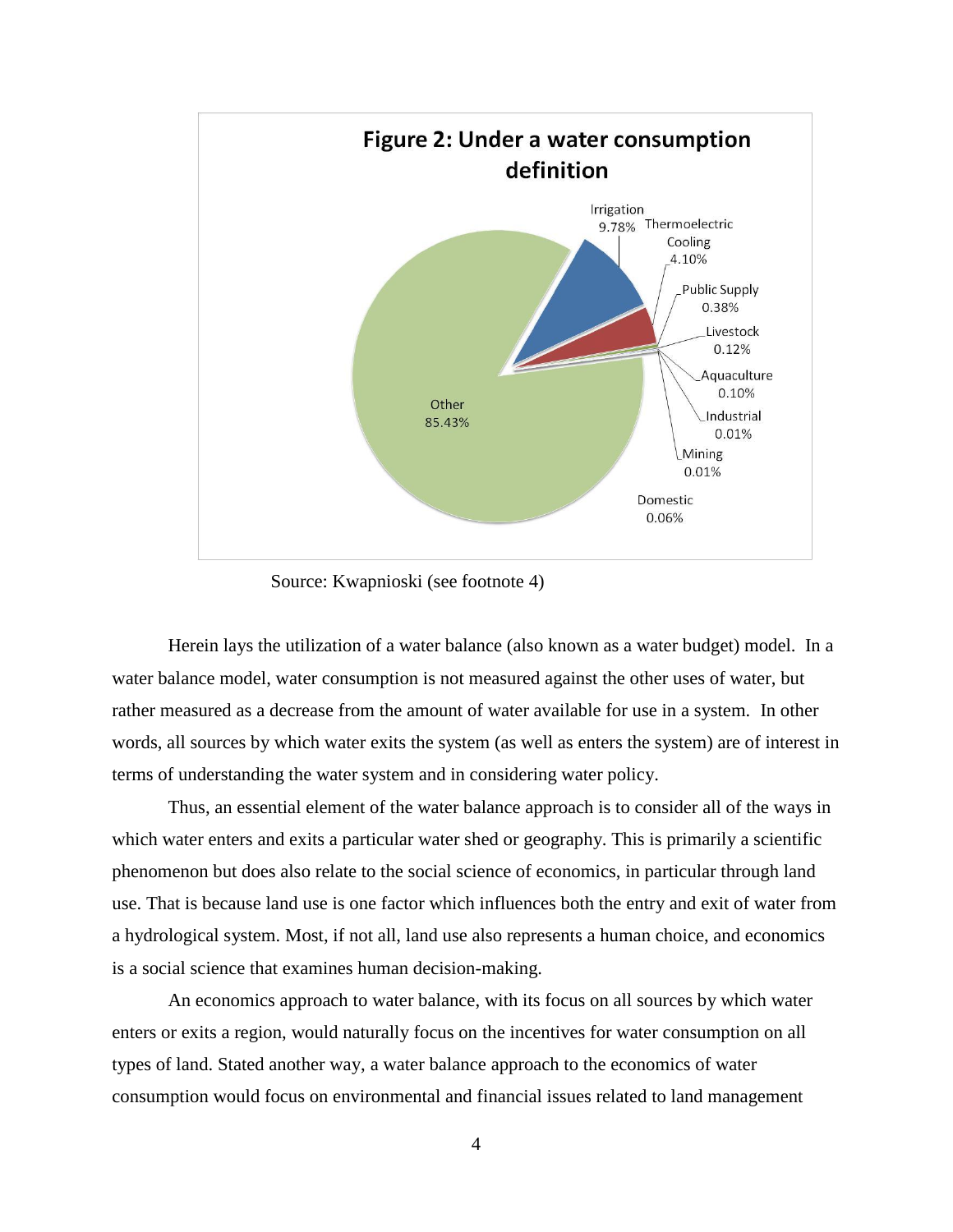practices for all types of land use, including dry-land agriculture, grasslands and rangelands, forestlands, or unmanaged lands.

How would this be done? In theory, an economic approach to the balanced use of water would seek to equilibrate the marginal benefits of water consumption over all land uses and land management practices. A unit of water consumed in every setting would achieve the same marginal benefit, which is the sum of the financial benefit from the water, but also the amenity benefit (including negative amenities – i.e., amenity costs). Potential positive amenity benefits of water in alternative land uses would include an improvement to the scenic value of the land. An example of an amenity cost (i.e., negative benefit) of water use could include reduction in stream flow that impacts species habitat.

In this setting, marginal land management practices on alternative land uses would produce the same combination of financial and amenity benefits. Subject to meeting minimum requirements for stream flow, the decision-rule could be to: 1) increase water consumption that yields high marginal increases in combined financial and amenity benefits per unit of water, and reduce water consumption that yields low marginal gains (or even losses) in combined financial and environmental benefits per unit of water; and 2) encourage the adoption of technologies and management practices that increase the combined financial and environmental benefit per unit of water.

This approach of considering both the environmental benefits (either positive or negative) and the financial benefits of various changes to water consumption has several important implications. First, while the method heavily weighs the environmental benefits from changes in water consumption, financial considerations are given equal weight. Thus, it is possible that changes in water consumption with substantial environmental benefits may also carry large financial costs, and as a result, receive a poor ranking. This implies that some changes in water consumption with substantial environmental benefits may not be recommended by the combined financial and environmental approach. At the same time, changes in water consumption with more modest environmental benefits, but small financial costs, may be selected as strong candidates for expansion.

This magnitude of environmental benefits is also influenced by intervening factors such as plant physiology, soil science, or hydrology. Further, amenities values also will depend on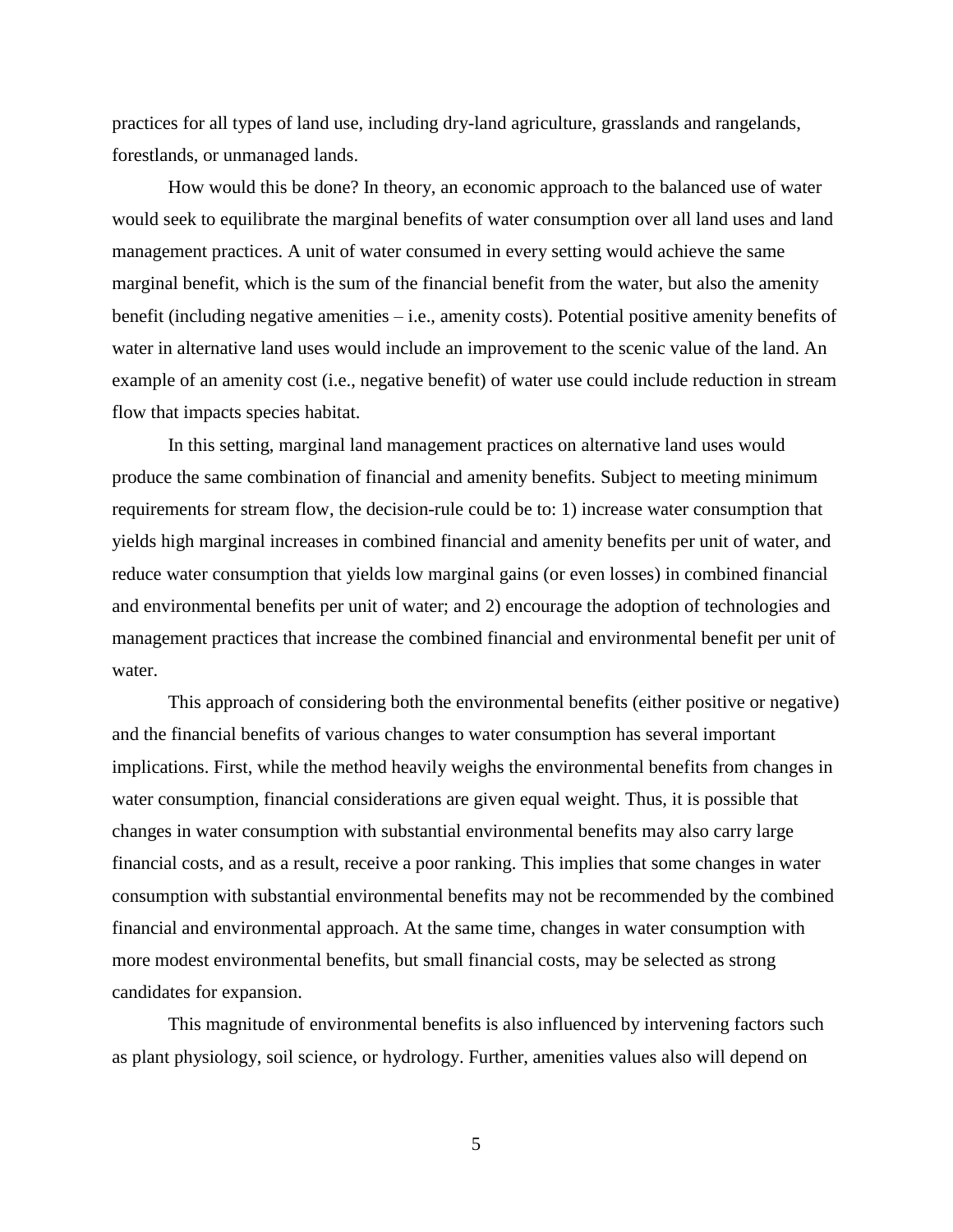human valuations of various changes in the environment. Such human valuations may vary from situation to situation (i.e., limited value transfer) and in general be difficult to calculate.

As the model identifies potentially beneficial changes in water consumption, the next question is how to incentivize this change. Such beneficial changes may not occur on their own in a market economy because markets often do not exist for environmental benefits such as improved stream flow, wetlands protection, or other potential benefits from changing land use practices. Land owners or renters would not have an incentive to incorporate these non-market environmental benefits into their decisions about land use. Incentive systems to change behavior include regulatory action, or efforts to work through market forces such as price. Regulatory actions could limit certain land uses or agricultural practices. Alternatively, taxes or subsidies could encourage agricultural managers or other land managers to incorporate the environmental costs or benefits into their decisions. Taxes could be applied to land uses that provide negative environmental benefits. Those taxes would be set, to the degree practical, to the level of the negative benefit. Alternatively, subsidies could be provided to alternative agricultural or land use practices. Land use or agricultural practices would change as a result.

Finally, the economic approach to water balance has important implications for water policy during so called "dry" years. In particular, in such years, both the financial gains and the environmental costs of water use rise substantially. For example, in the case of irrigation, gains from marginal irrigation rise substantially in years when rainfall is limited. At the same time, environmental benefits from using less water in irrigation also can rise substantially. In terms of the economics of water use, these tendencies indicate that the combined financial and environmental benefit of water consumption may either rise or fall in dry years. The outcome would depend on whether financial gains or environmental costs from additional water consumption rise most quickly. The other implication is that there is high economic return to practices that could transfer water use from "wet" years to "dry" years.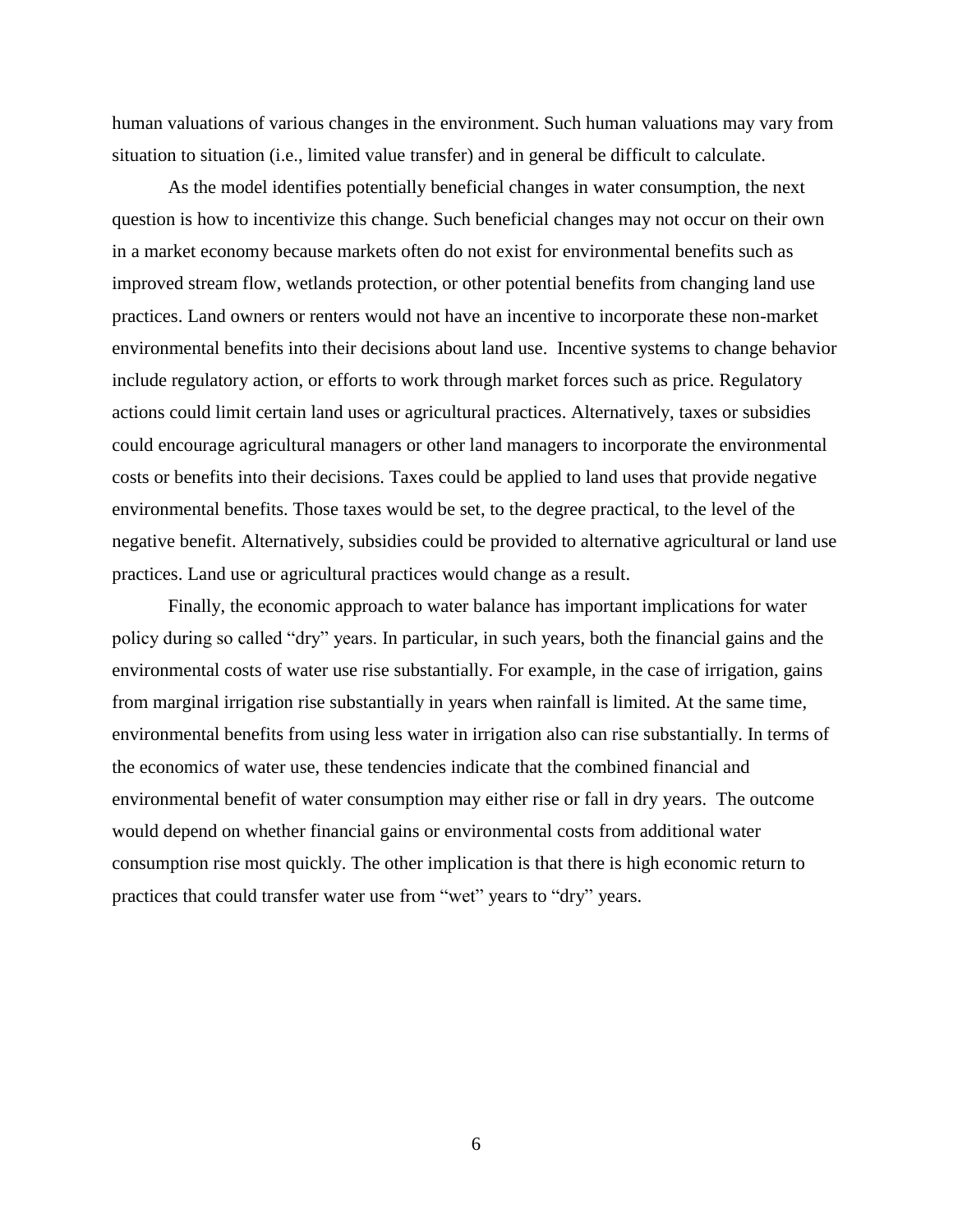#### **III. The Example of Irrigation and Stream Flow in Nebraska**

#### A. Background

Restrictive irrigation practices have been put into place in Nebraska for two historical reasons. The first is that an agreement was made between the Federal Government (DOI), Nebraska, Colorado and Wyoming in 1997 in order to maintain water levels in the Platte River system at specific times in order to create the most protective habitat for endangered species in that ecosystem. When water levels were found to be below those dictated by the agreement, known as the Platte River Recovery Implementation Program, water diversion was halted on certain irrigated farming acres.<sup>6</sup>

The second occurrence is in the Republican River system and centers on the contested issue of the state of Kansas receiving enough stream flow from the Republican River. "Under the terms of the Compact, Colorado receives 54,100 acre-feet of water, Nebraska receives 234,500 acre-feet of water, and Kansas is allocated 190,300 acre-feet of water. $\cdot$ <sup>7</sup> In addition, Kansas is granted use of the entire water supply downstream from the southernmost river that crosses the Nebraska-Kansas state line. In order to satisfy the Compact conditions, water diversion has been halted on certain irrigated farming acres or restricted on irrigated farming acres in certain Natural Resources Districts.

In the former case, irrigation was halted and a payment was made to the farmers whose land was taken out of irrigated production. This was done as a measure of remuneration for the amount they could have financially made should the land have been in irrigated production. In the latter case, allocations were reduced for irrigators within selected regions of Natural Resources Districts. Of course, at the same time, an active private market has continued to function for the sale and purchase of water.

This being the case, it is clear that multiple assumptions have been made about water use in the Platte and Republican River systems. The assumption has been made that stream flow can be accurately measured with internal validity and statistical significance, enough validity and significance to declare as satisfied the stipulations of a multi-million dollar interstate compact.

 $\overline{a}$ 

<sup>&</sup>lt;sup>6</sup> Final Platte River Recovery Implementation Program (2009). Retrieved from [http://www.platteriverprogram.org/PubsAndData/ProgramLibrary/Platte%20Rive](http://www.platteriverprogram.org/PubsAndData/ProgramLibrary/Platte%20Rive%20r%20Recovery%20Implementation%20Program%20Document.pdf)  [r%20Recovery%20Implementation%20Program%20Document.pdf.](http://www.platteriverprogram.org/PubsAndData/ProgramLibrary/Platte%20Rive%20r%20Recovery%20Implementation%20Program%20Document.pdf)

<sup>7</sup> Kansas Interstate River Compacts (2009).

Retrieved from [http://skyways.lib.ks.us/ksleg/KLRD/Publications/Water\\_Resources/InterstateRiver Compacts.pdf.](http://skyways.lib.ks.us/ksleg/KLRD/Publications/Water_Resources/InterstateRiver%20Compacts.pdf)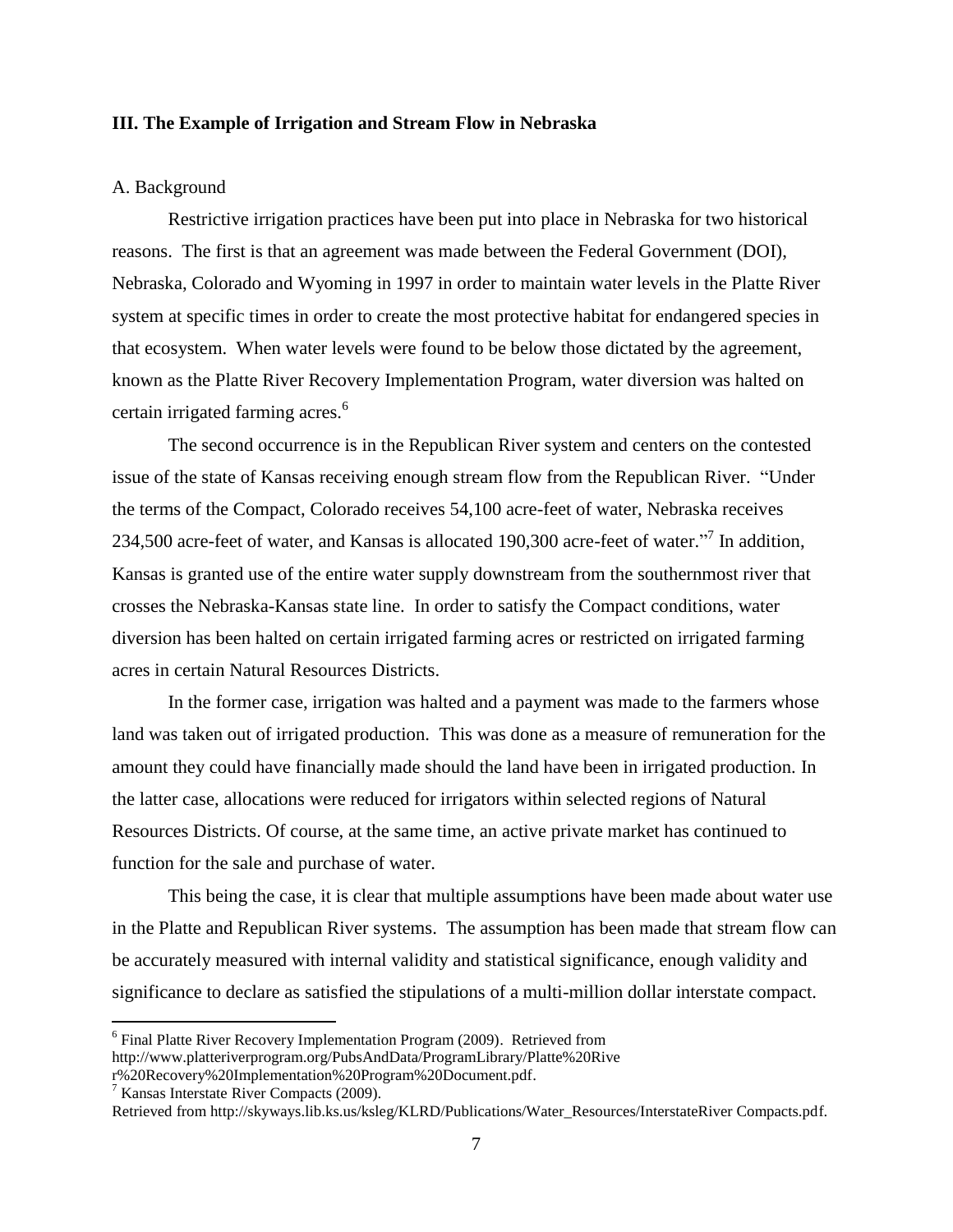The assumption has also been made in both the Platte and the Republican River systems that diverted water use by irrigating farmers is the most culpable user of water in either systems.

The Nebraska Water Balance Alliance hopes to use a water balance approach to improve water management in Nebraska.<sup>8</sup> The group also considers several implications of the water balance approach. One implication is that water diversion for supplemental irrigation by agricultural producers is not the primary source of consumptive water use in Nebraska river basins. They also aim to examine alternative methods to reduce consumptive water use by utilizing producer driven outcomes, such as monitoring and reducing low or no benefit evapotranspiration.

#### B. The Economic Impact of the Current Approach

 $\overline{a}$ 

This section considers the economic impact of the current approach utilized in Nebraska to improve stream flow. A common approach is to attempt to improve stream flow by purchasing water rights and taking acres out of irrigated production. While this approach may be workable, there may be advantages to adopting a water balance approach to the issue, where feasible. In particular, an approach that considers multiple ways to improve stream flow, on multiple types of land uses, may yield the same improvement in stream flow but at a lower economic impact.

One way to consider this issue is to examine the economic impact<sup>9</sup> of water rights purchases that take land out of irrigated production. Studies of this kind typically model the reduction in agricultural activity resulting from reduced irrigation and then estimate the broader impact on the wider regional economy. The wider impact occurs because reduced agricultural production leads to less demand for agricultural suppliers and processors and less property taxes to support public sector activity.

We conduct such an analysis for the case of the three-county region of Buffalo, Dawson, and Lincoln counties, which are core counties for the Dawson County Public Power District. Specifically, we estimate the regional economic impact of current efforts to return water to the Platte River from "overappropriated" regions. We consider two scenarios. The first is roughly

<sup>8</sup> Water Balance Alliance. 2011. In *Nebraska Water Balance Alliance Mission*. Retrieved from [www.nebraskawaterbalance.c](http://www.nebraskawaterbalance/)om/glossary.html.

<sup>9</sup> Economic impact studies are not the same as benefit cost analyses. Benefit cost analyses would look at the benefits from improved streamflow and compare those benefits with the economic costs of reduced agricultural activity. Such economic costs would include the reduction in land values and the reduced value or idling of infrastructure investments that are very costly or even prohibitively expensive to move to other areas.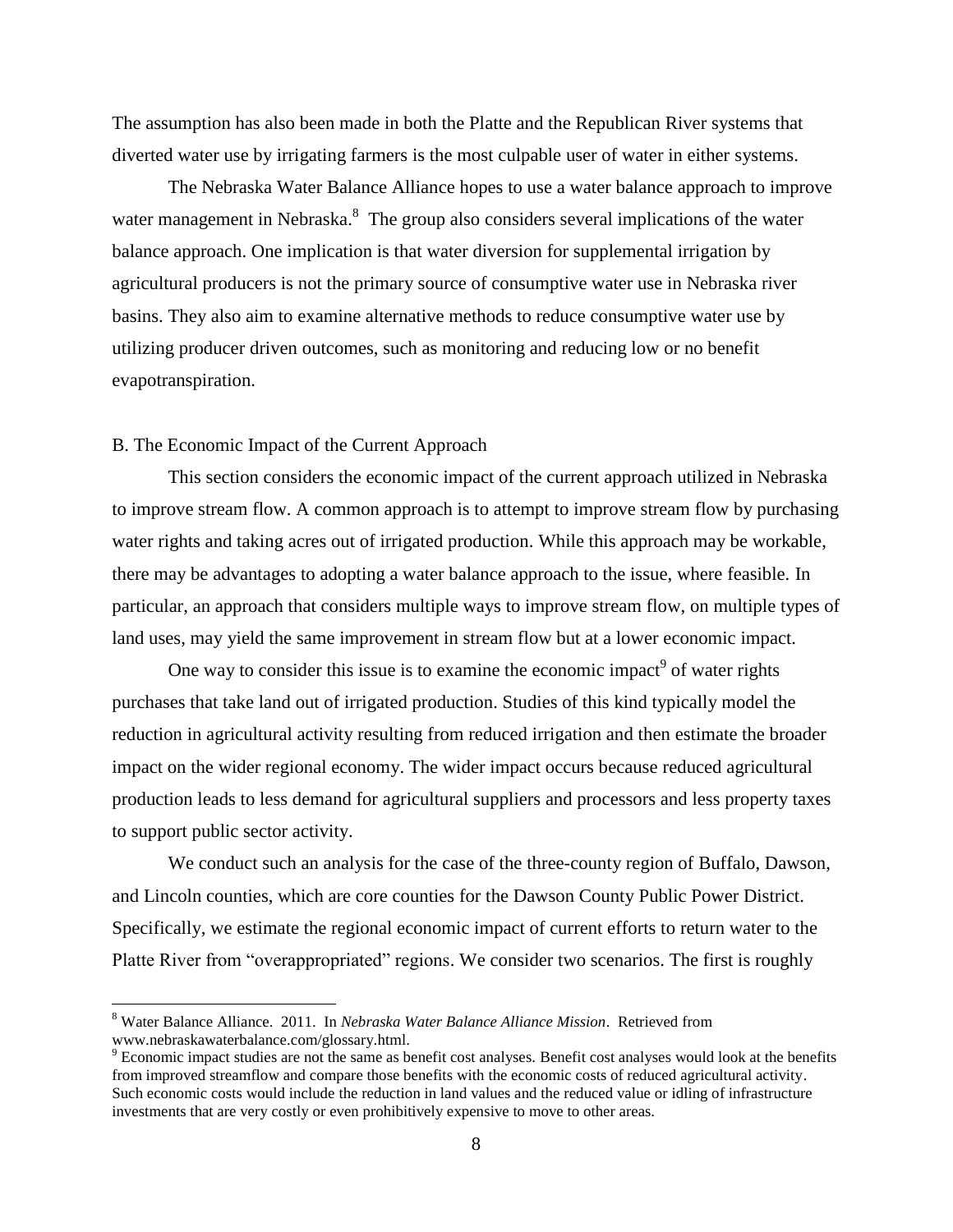similar to efforts called for in the Integrated Management Plan of the Central Platte Natural Resources District (NRD). We also consider another scenario of a larger reduction in irrigation called for in the Integrated Management Plan and Districtwide Ground Water Management Rules and Regulations of the South Platte NRD, which is located in the panhandle region of Nebraska. That Plan and Rules and Regulations, which were adopted and are being implemented in another region of the state, called for the purchase by the South Platte NRD of acreage equivalent to 2.7% of all irrigated acres within district boundaries. We explore the economic consequences of a similar target in the combined Buffalo, Dawson, and Lincoln counties region. Both of these examples simply assess the first increment costs of returning depletions to 1997 levels, not the goal of returning to Fully Appropriated, which is the ultimate expectation for both of these areas. Also, in order to keep our examples modest, we refrain from presenting the more severe reductions that have been required for some areas within Nebraska. For example, the Nebraska Platte – Republican Resources Area CREP program (September 2011) goal is to reduce the application of water for cropland irrigation in the priority area by 125,000 acre-feet annually.

Table 1 shows the irrigated and non-irrigated acres for 5 major crops in Buffalo, Dawson, and Lincoln County Nebraska. Our analysis of these counties is simply an example for consideration. In particular, this section should not be seen as an assessment of the economic impact of the Integrated Management Plan of any particular Natural Resources District. Our analysis and Table 1 focuses on data from the year 2010 from the United States Department of Agriculture's National Agricultural Statistics Service (NASS).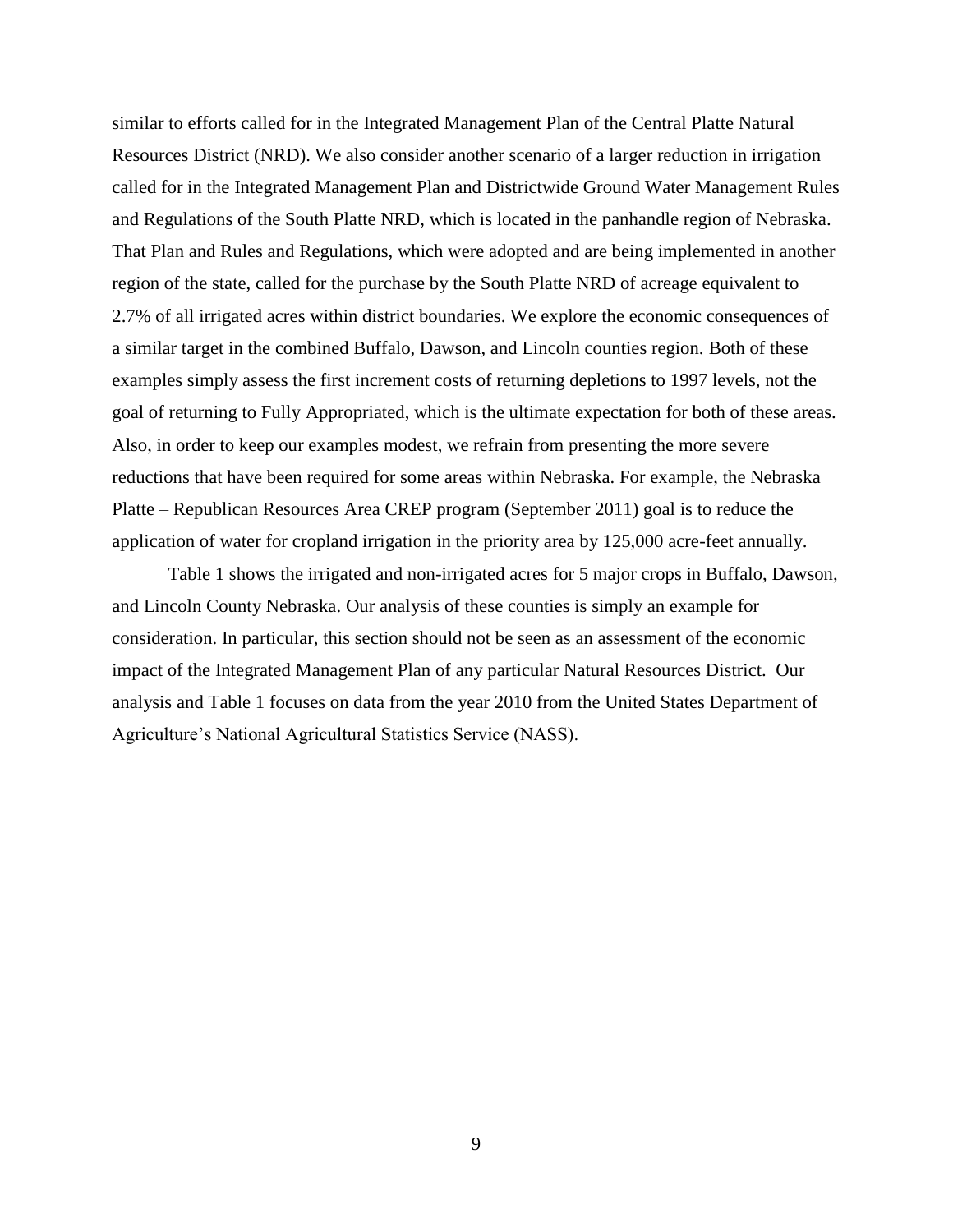| --o-<br>。<br>Crop | <b>Irrigated Acres</b> | Non-irrigated Acres |  |
|-------------------|------------------------|---------------------|--|
| Corn              | 524,000                | 76,000              |  |
| Wheat             | 2,500                  | 27,200              |  |
| Soybean           | 163,200                | 27,200              |  |
| Alfalfa           | 37,300 <sup>1</sup>    | 48,200 <sup>1</sup> |  |
| Hay               | 40,000 <sup>1</sup>    | $51,600^1$          |  |

**Table 1 Irrigated and Non-Irrigated Acres in 2010 in the Buffalo, Dawson and Lincoln Counties** 

Source: USDA National Agricultural Statistical Service

 $<sup>1</sup>$  Data was not broken down into irrigated and non-irrigated acres. Data on irrigated and non-</sup> irrigated acres was available for Alfalfa in 2008 and 2009. The average ratio from those years was used to allocate 2010 Alfalfa and Hay acres into irrigated and non-irrigated acres.

Note that there are many more irrigated acres in production, in this example, than nonirrigated acres. The largest number of irrigated acres is in corn production. These are the principal types of crop production reported in the NASS data for the 3 counties.

Our economic impact estimates will reflect the reduction of acres of irrigated production, primarily to non-irrigated production, but also in some cases out of agriculture. We consider two scenarios. One is a 3,500 acre reduction in irrigated production. This is roughly similar to the 3,400 acres of irrigated production taken out of production in the Integrated Management Plan of the Central Platte NRD. This figure represents the loss to irrigation of approximately 0.51% of the irrigated production listed in Table 1. The second scenario considers the reduction in the percentage of irrigated acres in the Integrated Management Plan of South Platte NRD, which required an approximately 2.7% reduction in irrigated acres. This would be an equivalent of a reduction in 18,600 irrigated acres in the Buffalo, Dawson, and Lincoln county region. We assume that irrigated production is taken out of corn, soybeans, wheat, alfalfa and hay proportionate to the current irrigated acres, as seen in Table 1. It is further assumed that all of the new acres of non-irrigated production would produce corn, soybeans, wheat, alfalfa, and hay according to their share of dry-land acres listed in Table 1. We utilized the average yield for each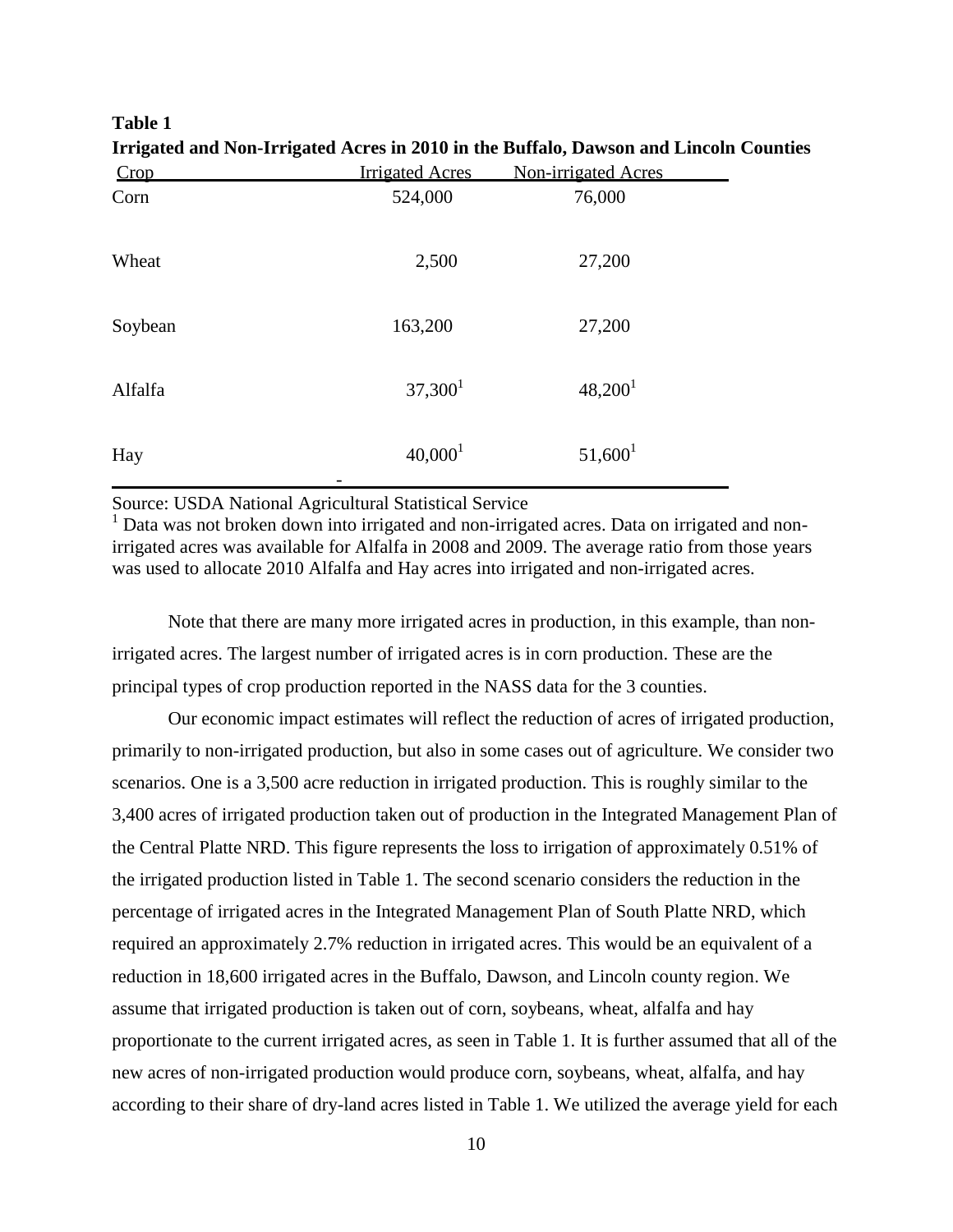crop in 2010 (either irrigated or non-irrigated yield, as appropriate) to estimate the resulting change in crop production.

Table 2 shows the resulting change in production for all 5 crops impacted in our simulation. Results are shown for both scenarios; the 3,500 acre and the 18,600 acre scenario.

#### **Table 2**

#### **Annual Change in Crop Production and Sales**

|              | Annual Change under 3,500 Acre |                   | Annual Change under 18,600 Acre |                   |
|--------------|--------------------------------|-------------------|---------------------------------|-------------------|
| Crop         | <b>Crop Production</b>         | <b>Crop Sales</b> | <b>Crop Production</b>          | <b>Crop Sales</b> |
| Corn         | $-323,000$ bu                  | $-$1,260,000$     | $-1,714,000$ bu                 | $-$ \$6,696,000   |
| Wheat        | 14,000 bu                      | \$76,000          | 73,000 bu                       | \$403,000         |
| Soybeans     | $-26,000$ bu                   | $-$ \$247,000     | $-137,000$ bu                   | $-$1,315,000$     |
| Alfalfa      | 1,600 tons                     | \$125,000         | 8,600 tons                      | \$665,000         |
| Hay          | 700 tons                       | \$53,000          | 3,800 tons                      | \$283,000         |
| <b>Total</b> |                                | $-$1,253,000$     |                                 | $-$ \$6,660,000   |

Source: BBR calculations

 $\overline{a}$ 

The changes in crop production for each crop in each scenario are shown in Table 2. The resulting change in sales can be determined by multiplying the change in crop yields by the expected price. Our crop price assumptions were based on then current prices and forecasts for the next few years published in *2009 Agricultural Outlook* of the Food and Agricultural Policy Research Institute (FAPRI) of the University of Missouri and Iowa State University.<sup>10</sup> As seen in Table 3, we estimate a decrease of \$1,253,000 in annual crop sales under the 3,500 acre scenario. The estimated decrease in sales is \$6,660,000 under the 18,600 acre scenario.

<sup>&</sup>lt;sup>10</sup> Corn (\$3.92/bu), Wheat (\$5.52/bu) were based on the average outlook price from FAPRI for the 2010 to 2015 period. Alfalfa and hay prices vary significantly by geography so we utilized a price of \$77.50 per ton of Alfalfa, \$75.00 per ton of hay and \$9.60 per bushel of soybeans reported in the University of Nebraska-Lincoln publication *Cornhusker Economics*.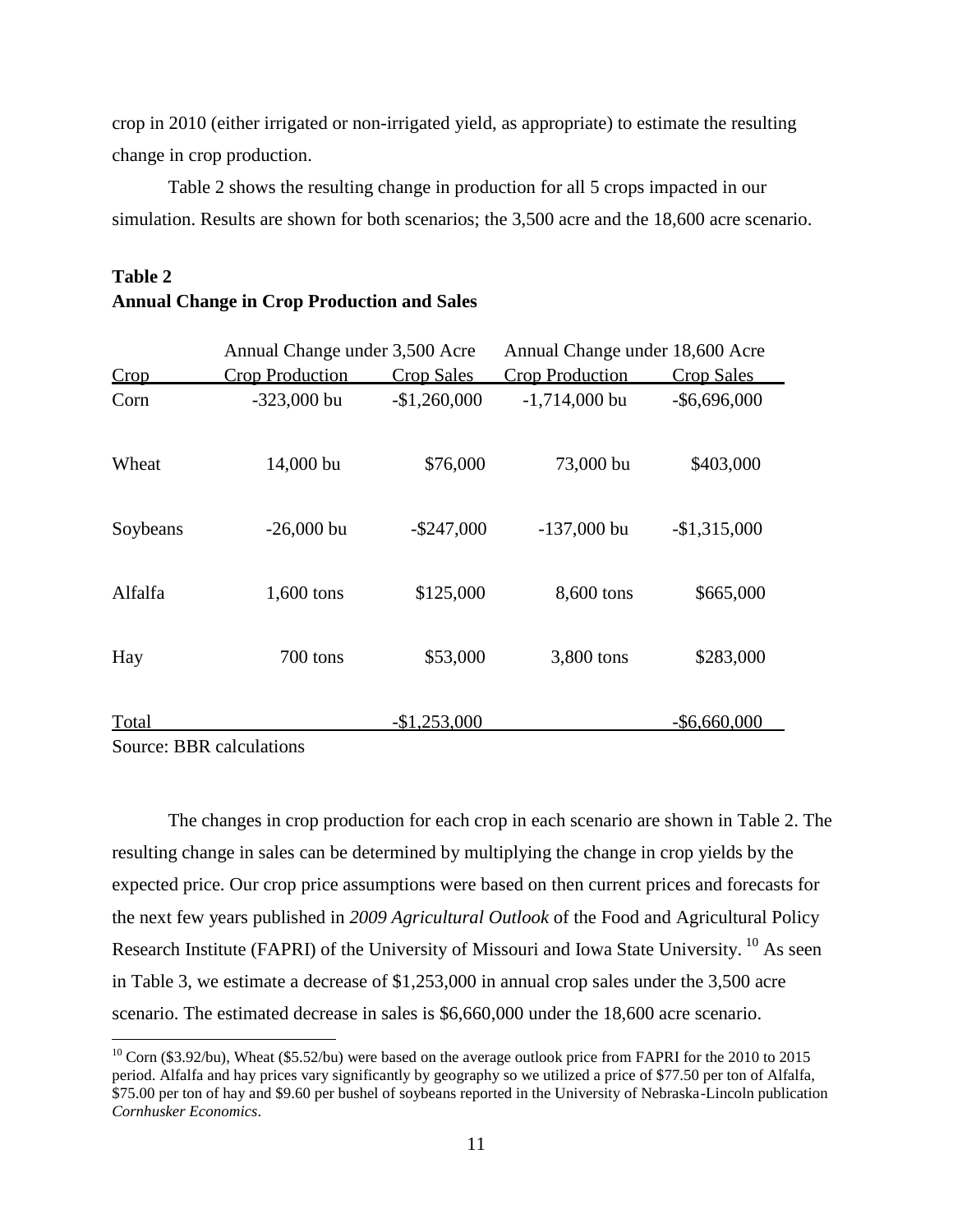Changes in production and sales of corn and other crops are what drive the estimate of the change in local economic activity. The relationship between the change in crop sales and employment, income, and output (business receipts) throughout the community is captured through "economic multipliers." Economic multipliers show the change in total economic activity in the District for each \$1 of sales in the crops that we study such as corn or wheat.

The IMPLAN software developed by the Minnesota Implan Group, Inc. was used to estimate relevant economic multipliers for corn, wheat, soybeans, alfalfa, and hay in the Buffalo, Dawson, and Lincoln county region. This was possible because the IMPLAN model can be used to examine the economic impact of a change in activity in over 500 industry sectors in every county, or combination of counties, in the United States. Economic multipliers from IMPLAN are applied to estimates of the change in future crop sales to estimate the total change in economic activity throughout the economy.

The total change in crop sales from Table 2 is presented again in Table 3, which also shows the resulting economic impact. The total estimated annual loss in economic activity (business receipts) in the Buffalo, Dawson, and Lincoln county region both on and off of the farm is \$1,771,000 per year under the 3,500 acre scenario. The total estimated annual loss is  $$9,411,000$  per year under the 18,600 acre scenario.<sup>1112</sup>

This reduction in business receipts implies that business will change the number of workers and labor income (wages and benefits). Economic multipliers also capture these impacts on the labor market. Table 3 also shows these labor market impacts. The expected income loss is \$549,000 per year under the 3,500 acre scenario. Note that this labor income is a component of business receipts. It would not be appropriate to add the reduction in annual labor income to the reduction in annual business receipts. The expected income loss is \$2,917,000 under the 18,600 acre scenario.

 $\overline{a}$ 

 $11$ Our calculations of economic impact utilize the same economic multiplier for a dollar of revenue from producing irrigated corn or dry land corn, irrigated soybeans or dryland soybeans, and irrigated or dryland production for other crops. Estimates of economic impact would likely vary modestly if separate economic multipliers had been calculated for irrigated and dryland crop production. For example, using a survey of agricultural producers, Lamphear (2005), calculated that in a year with typical rainfall irrigated agriculture would have an economic multiplier 2.46 while dryland agriculture would have a multiplier of 2.15 (assuming no change in cropping patterns in the absence of irrigation). This result suggests that the estimated economic impact in this study would have been modestly larger if we had calculated separate economic multipliers for irrigated and non-irrigated agriculture. Such an effort is left for future research.

<sup>12</sup> Lamphear, Charles, 2005. *Economic Importance of Irrigated Agriulture 2003.* Lincoln, Nebraska: Nebraska Policy Institute (October).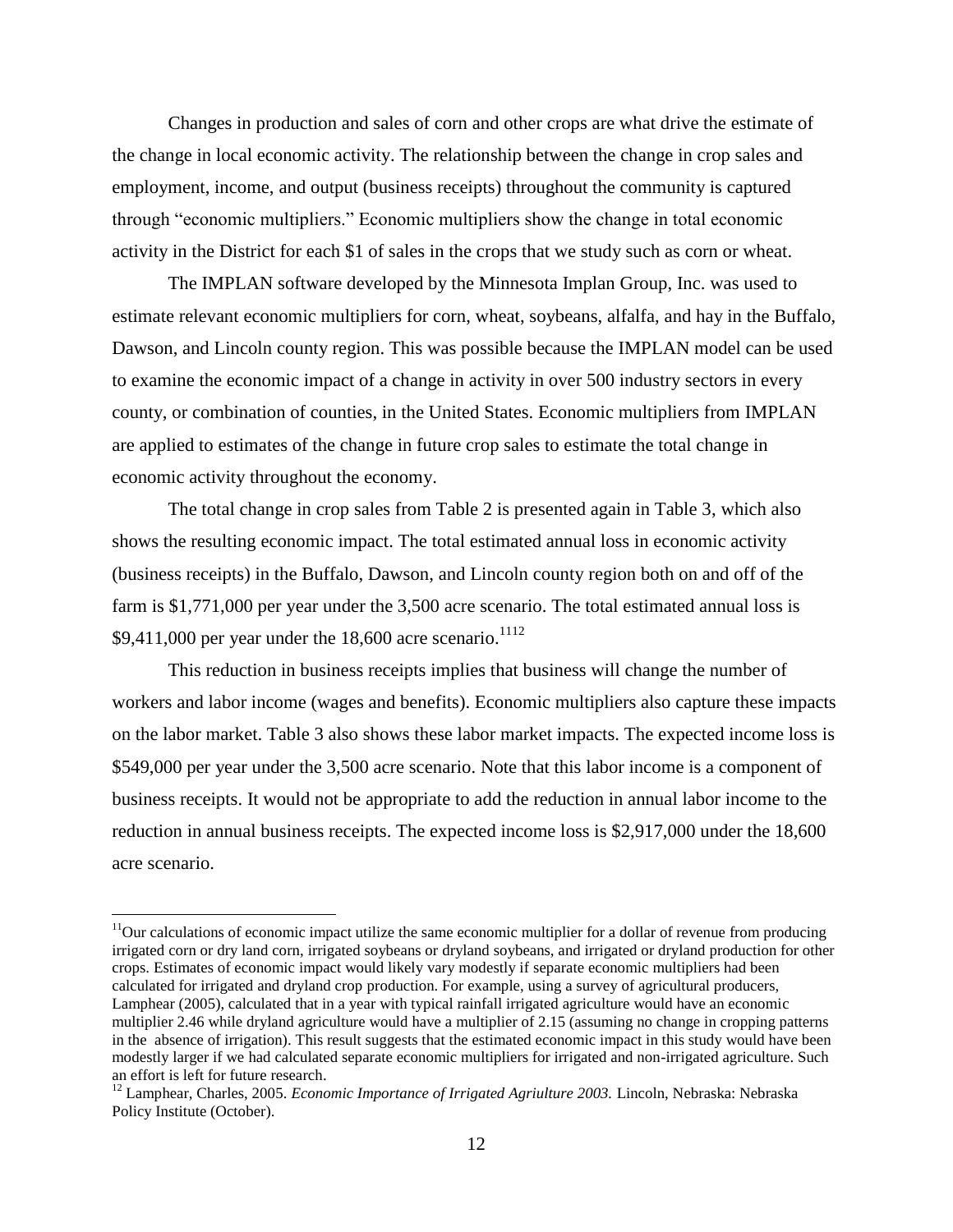| Allingal Change in Crop Sales and the Resulting Economic Impact |                              |                 |  |
|-----------------------------------------------------------------|------------------------------|-----------------|--|
|                                                                 | Annual Change in Amount (\$) |                 |  |
| <b>Economic Measure</b>                                         | 3,500 Acres                  | 18,600 Acres    |  |
| Crop Sales                                                      | $-$1,253,000$                | $-$ \$6,660,000 |  |
| Economic Impact (Business Receipts)                             | $-$1,771,000$                | $-$ \$9,411,000 |  |
| Labor Income                                                    | $-$ \$549,000                | $-$ \$2,917,000 |  |
| Employment                                                      | $-19$                        | $-101$          |  |

### **Table 3 Annual Change in Crop Sales and the Resulting Economic Impact**

Source: BBR calculations

Table 3 also shows the loss of employment. There would be a loss of 19 jobs associated with the \$549,000 decline in income under the 3,500 acre scenario and a loss of 101 jobs under the 18,600 acre scenario.

#### *Forward Linkages*

Economic impact analysis of the kind reported in Table 3 reflects the change in economic activity in the directly affected industry (agriculture, in this case), and in supplier industries, due to the multiplier effect. Business receipts change in the supplier industries due to a change in purchases of supplies by agricultural producers. These purchases of supplies reflect "backward" linkages in the economy. Backward linked industries are the suppliers. As seen in the example in Figure 3, some of the backward linked industries for corn production would be pesticides, fertilizer, and farm machinery. The multiplier effect in an economic impact analysis captures how activity in these backward linked industries change in response to a change in a directly affected industry.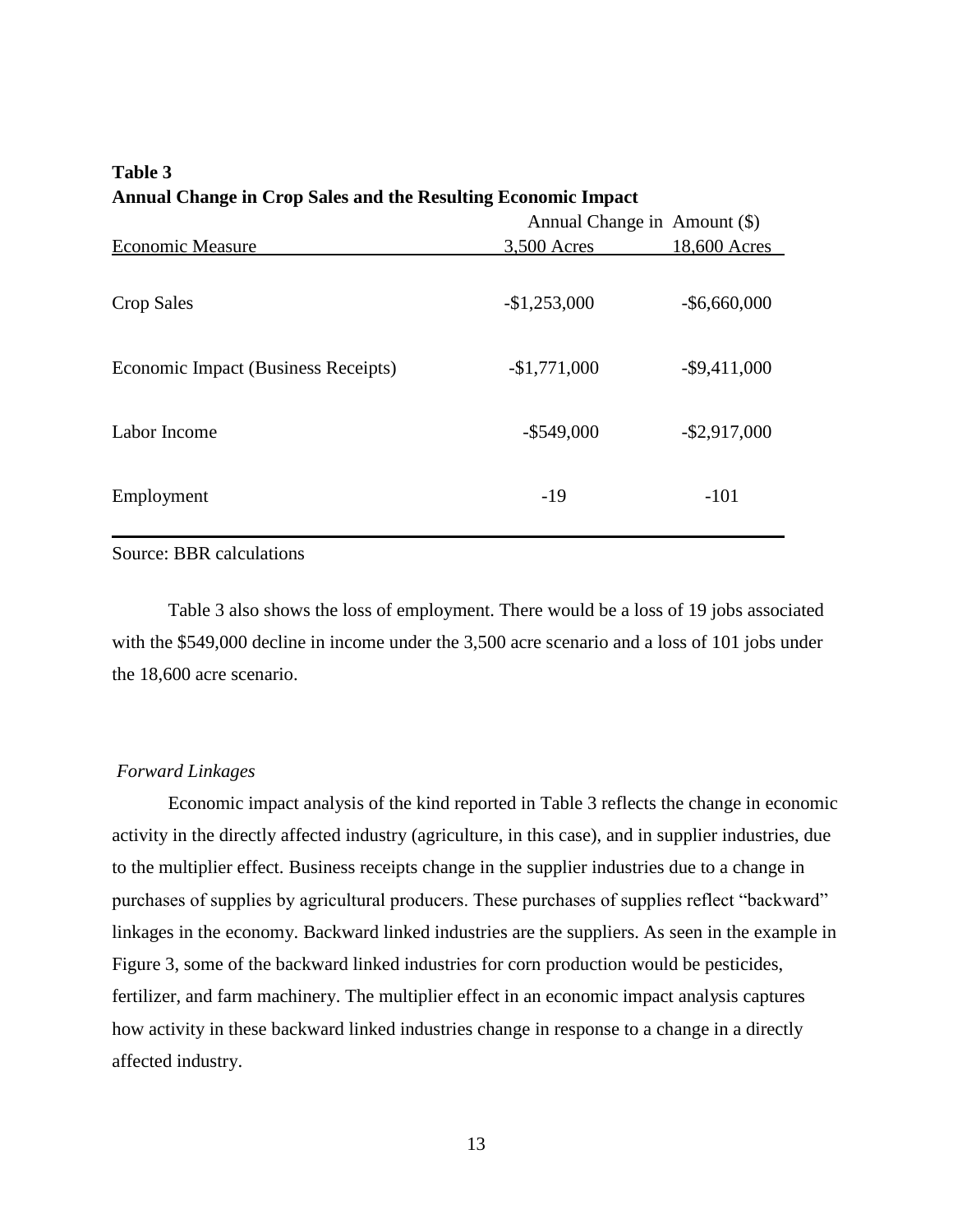There are, however, also "forward" linkages in the economy. "Forward" linked industries are the customers of the directly affected industry (agriculture, in this case). Figure 1 shows some forward linked industries for the example of corn production. These industries also may change their activity if corn production changes. In particular, the large supply of grain produced each year by agricultural producers is the basis for a number of grain processing businesses in the Buffalo, Dawson, and Lincoln county region. Grain elevators and wholesalers are key examples of such "forward" linked industries.





Businesses in these forward linked industries would decline if corn production declines but lost activity in such forward linked industries were not captured in Table 3.As a result, we consider the economic impact on these forward linked industries, where possible, through a separate analysis. For example, we do estimate the potential change in employment among grain elevators and wholesalers due to a lower local supply of corn. The estimated loss of agricultural production under the 3,500 acre scenario would reduce corn production by 0.4% in the Buffalo, Dawson, and Lincoln county region. An estimated 2.0% loss of corn production in the 3-county region would occur under the 18,600 acre scenario. We assume a proportional change in employment in the corn wholesaling and elevator business. This would mean a loss of 1 job in this forward linked industry under the 3,500 acre scenario and 4 jobs under the 18,600 acre scenario. These corn industry impacts are included in the impact estimates in Table 5.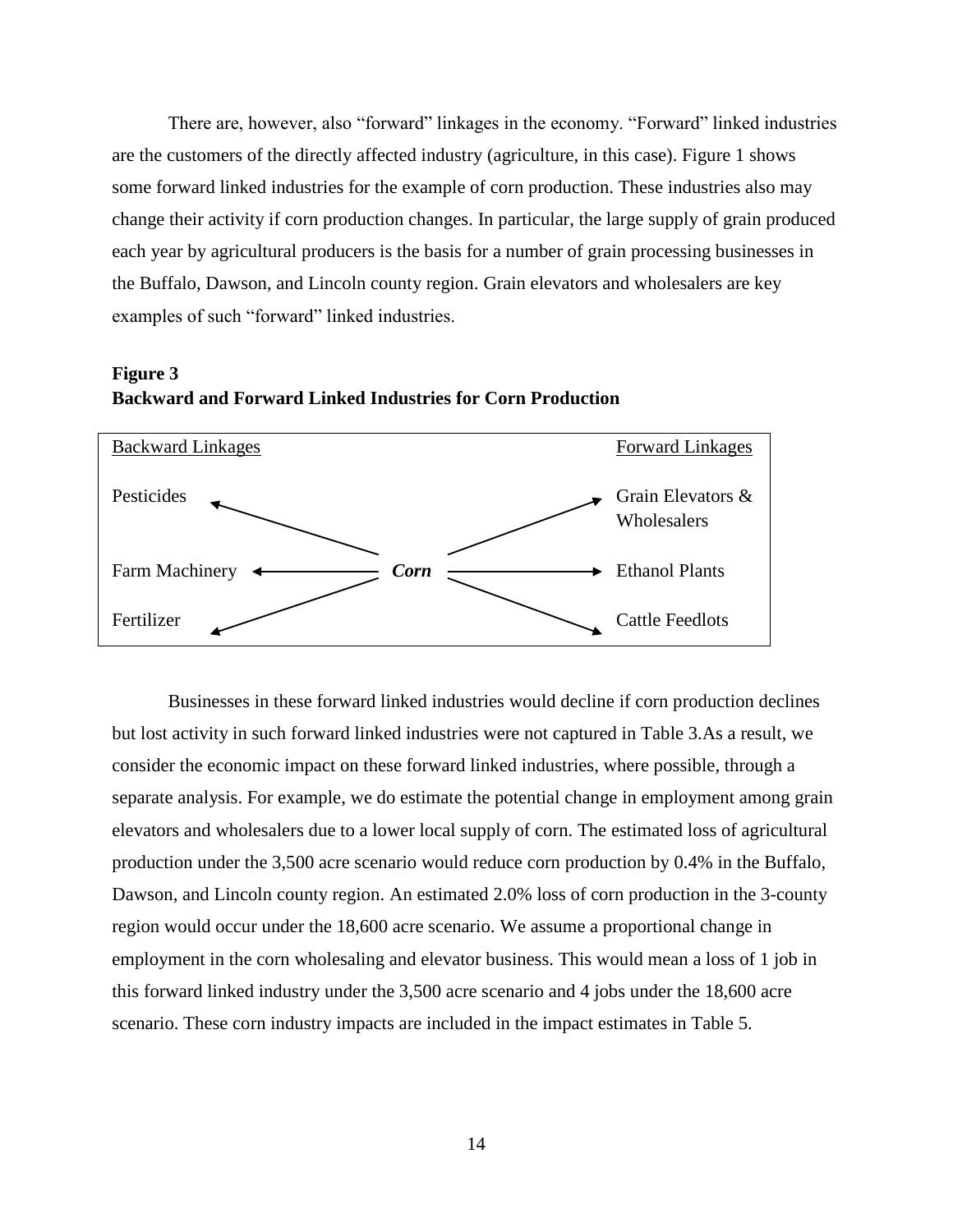#### *Change in Property Value*

Property values also will decline due to the shift of irrigated acres to non-irrigated acres. The University of Nebraska-Lincoln through its publication *Cornhusker Economics* (Johnson, Wilson and Van Newkirk, 2011)<sup>13</sup> produces an annual report on farmland values in regions of Nebraska. That report suggests that there is a \$2,200/acre difference in the value of irrigated farmland versus non-irrigated farmland in the Central and Southwest Agricultural Districts, where Buffalo, Dawson, and Lincoln County are located. To estimate the change in property value, 90% of the change in farmland value was multiplied by the \$2,200/acre difference and the number of acres in the 3,500 or 18,600 acre scenario. As seen in Table 4, there is an estimated \$6.80 million decline in property values in the Buffalo, Dawson, and Lincoln county region under the 3,500 acre scenario. The loss in property value of \$6.80 million leads to annual decline in property taxes of \$100,000, given the assessment rate for agriculture property and a property tax rate that averages 1.97% across the three-county region. Under the 18,600 acre scenario, there would be a loss of \$36.2 million in property value and a \$533,000 decline in annual property tax revenue.

#### **Table 4 Change in Property Value and Annual Tax Revenue**

|                              | Change in Amount (\$) |                  |
|------------------------------|-----------------------|------------------|
| <b>Economic Measure</b>      | 3,500 Acres           | 18,600 Acres     |
| <b>Property Values</b>       | $-$ \$6,803,000       | $-$ \$36,155,000 |
| <b>Annual Property Taxes</b> | $-$100,000$           | $-$ \$533,000    |

#### Source: BBR calculations

 $\overline{a}$ 

This loss in agricultural property values has important implications for local economies. One implication is on tax revenue for local governments and school districts. This loss in revenue is not available for funding government jobs and government services. A loss in government employment and activity results, and there is also a multiplier effect from the change

<sup>&</sup>lt;sup>13</sup> Johnson, Bruce, Roger Wilson, and Sara Van Newkirk, 2011. "Nebraska Agricultural Landmarkets Showing Strong Gains," *Cornhusker Economics*. University of Nebraska-Lincoln Extension, March 16, 2011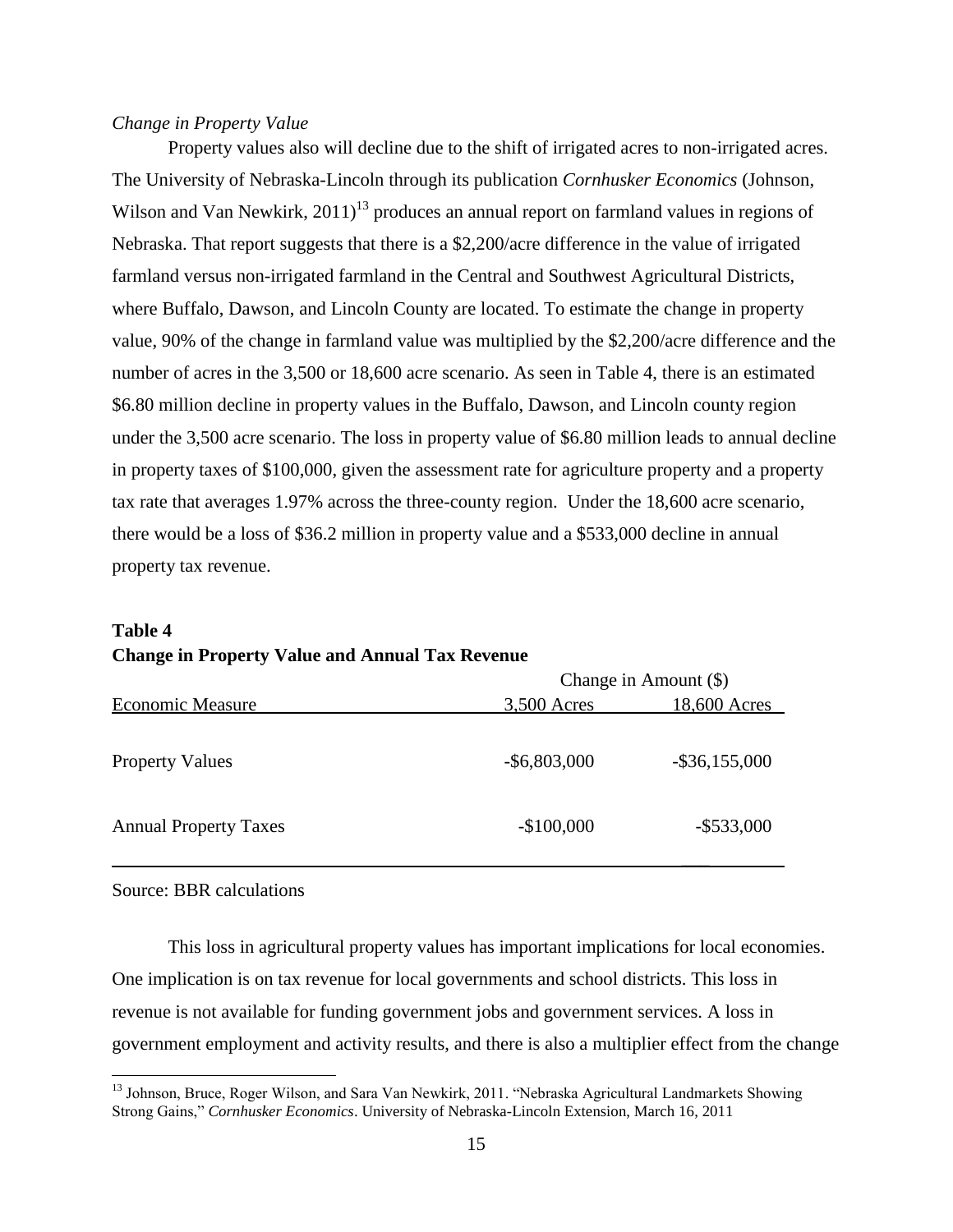in local government activity. The IMPLAN model, despite all of its advantages, does not directly estimate tax revenue impacts. As a result, economic impacts due to a change in property values are not represented in Table 3, and must be estimated separately.

In Table 5 we estimate the economic impact of the change in property values in the threecounty region. We focus on the total change in local property tax revenue, including both education, municipal and county taxes, and miscellaneous taxes. This change in revenue leads to a change in government activity. Estimates in Table 5 include an estimate of the economic impact of that change in government activity as well as the change in employment for grain wholesalers and elevators due to forward linkages. The total annual economic impact from the resulting loss in government expenditures (and reduced activity in forward linked industries) is an annual loss of \$259,000 in business receipts under the 3,500 acre scenario. The labor market impact is a loss of \$121,000 in income spread over 5 jobs. Under the 18,600 acre scenario, the annual economic impact would be a loss of \$1,374,000 in business receipts, including \$644,000 in labor earnings spread over 25 jobs.

#### **Table 5 Annual Economic Impact from Change in Property Tax Revenue and Forward Linked Industries**

|                                     | Annual Change in Amount (\$) |               |
|-------------------------------------|------------------------------|---------------|
| <b>Economic Measure</b>             | 3,500 Acres                  | 18,600 Acres  |
| Economic Impact (Business Receipts) | $-$ \$259,000                | $-$1,374,000$ |
| Labor Income                        | $-$121,000$                  | $-$ \$644,000 |
| Employment                          | $-5$                         | $-25$         |

Source: BBR calculations

#### *Overall Economic Impact and Discussion*

The total change in economic impact from crop sales, forward linkages, and property taxes is the sum of the economic impact estimates reported in Tables 3 and 5. These overall economic impacts are reported in Table 6 below. Under the 3,500 acre scenario, the total annual impact is a loss of \$2,029,000 in business receipts, \$670,000 in labor income, and 24 jobs. Under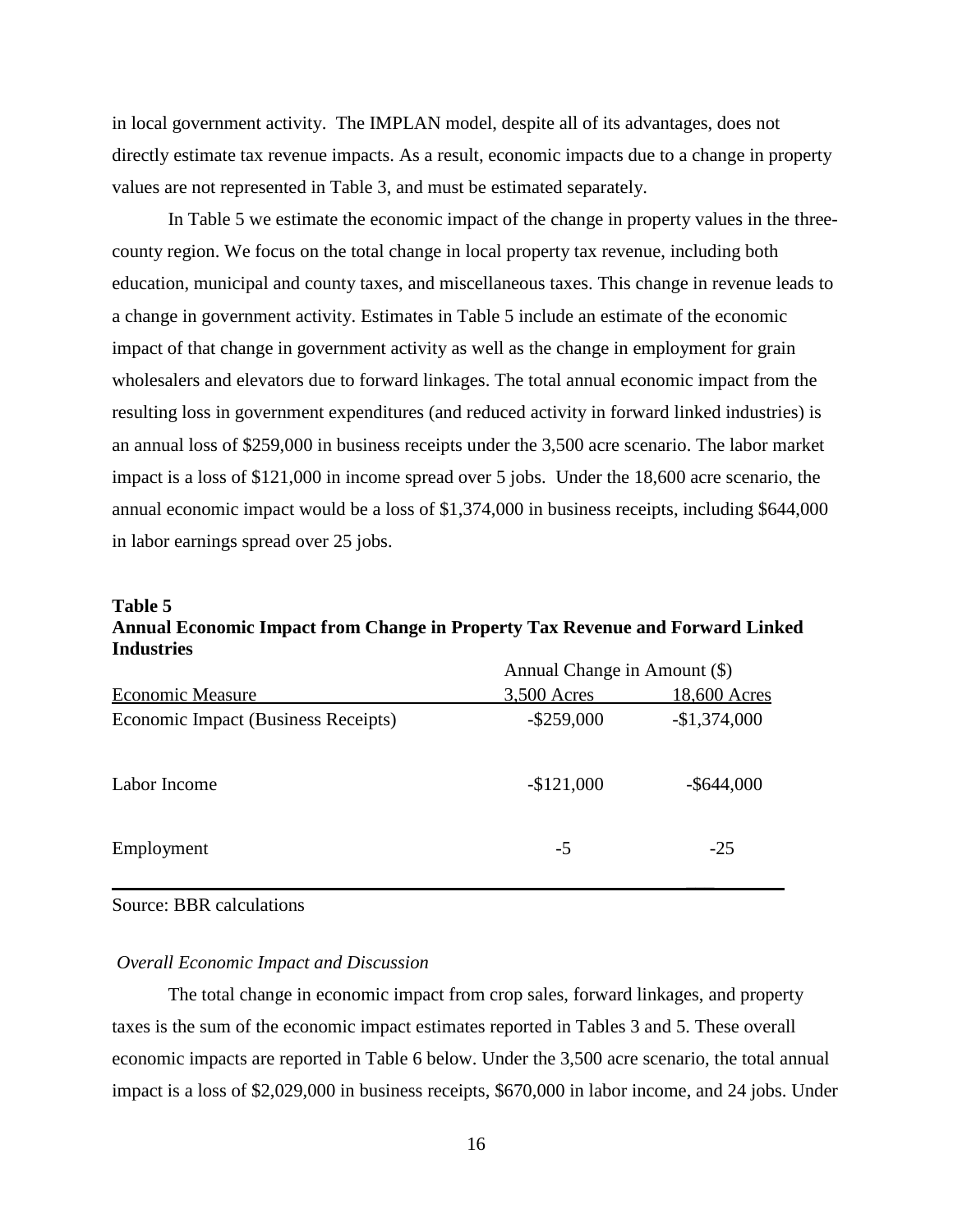the 18,600 acre scenario, the total annual economic impact is a loss of \$10,785,000 in business receipts, \$3,561,000 in labor income spread over 126 jobs.

On a per acre basis, these results suggest an annual loss of \$580 in economic output and \$191 of labor income in the three-county region for each acre taken out of irrigated product. There would be 1 job lost for each 147 acres taken out of irrigated production.

Finally, note that this report did not consider any positive economic impact due to spending by agricultural producers whose irrigation rights were purchased. It was appropriate to exclude such impacts. In particular, such spending is not expected to represent a net gain for the regional economy. A portion of the spending may be funded by increased taxes on agricultural producers within the region. The other portion of the spending would be funded by external sources. However, it is reasonable to assume that these external sources may have sponsored other environmentally beneficial projects in a region if not contributing to the purchase of water rights, implying that payments for water rights would not represent a net positive impact on the regional economy.

These figures further indicate that current policies to reduce irrigation and improve stream flow through purchasing water rights; while manageable, also generate a significant economic impact, in the range of millions of dollars to tens of millions of dollars per year. And, while there is a need for Nebraska to maintain adequate stream flow, and to meet its obligations under interstate treaties or Federal regulations, these results raise the question of whether there is a way to meet these obligations at a lower impact on the economy. In other words, could policies be designed to meet these obligations by alternative methods (besides taking acres out of irrigated production) that would yield the same gains in terms of meeting the state's obligations for stream flow, but have a smaller economic impact than pictured in Table 6?

|                                     | Annual Change in Amount (\$) |                 |
|-------------------------------------|------------------------------|-----------------|
| <b>Economic Measure</b>             | 3,500 Acres                  | 18,600 Acres    |
| Economic Impact (Business Receipts) | $-$ \$2,029,000              | $-$10,785,000$  |
| Labor Income                        | $-$ \$670,000                | $-$ \$3,561,000 |
| Employment                          | $-24$                        | $-126$          |

## **Table 6 Overall Annual Economic Impact**

Source: BBR calculations

 $\overline{\phantom{a}}$  , which is a set of the set of the set of the set of the set of the set of the set of the set of the set of the set of the set of the set of the set of the set of the set of the set of the set of the set of th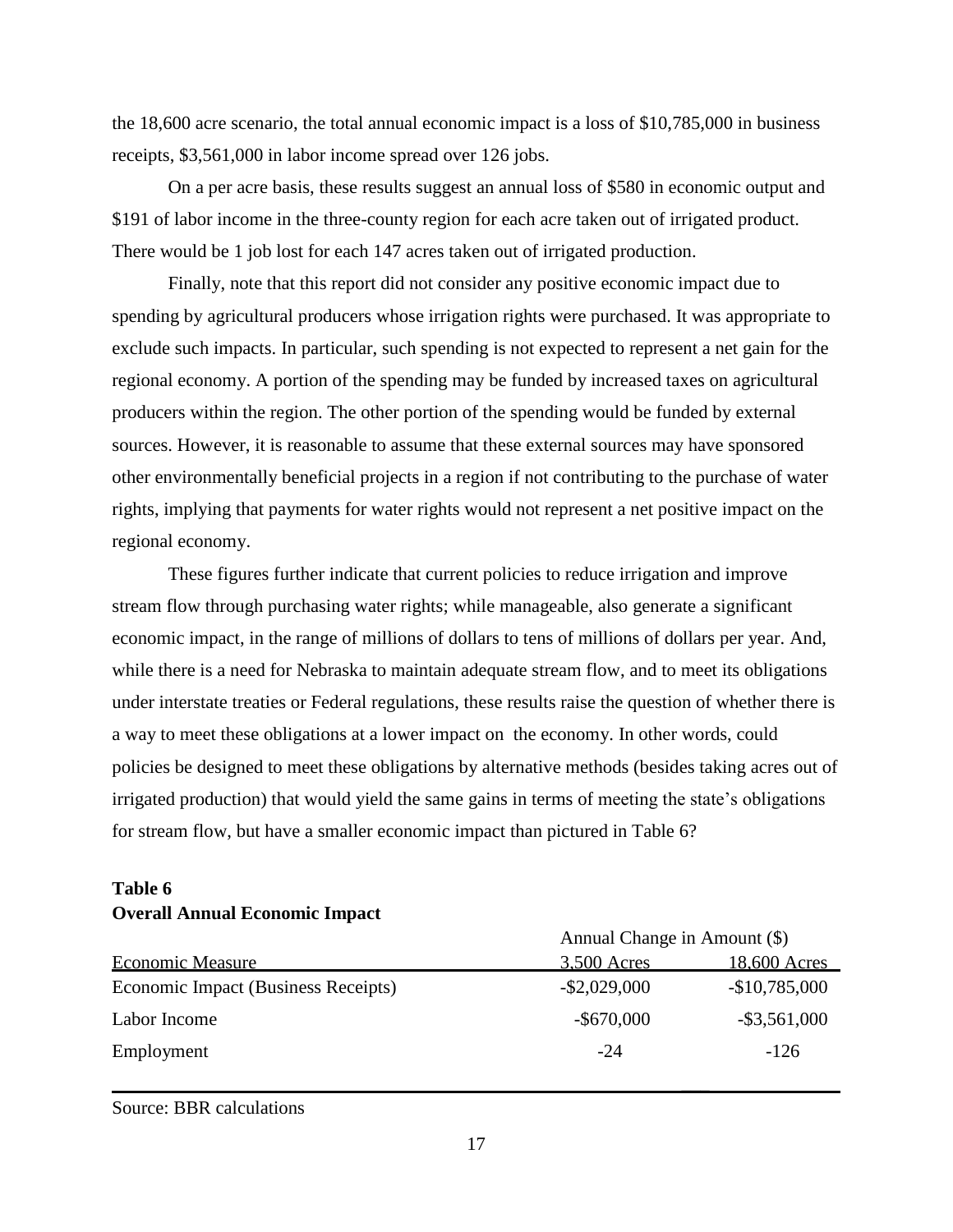#### C. Literature Review

On an annual basis, Nebraska receives an average of 598 millimeters of water. Of that amount, 575 millimeters is derived from precipitation and 23 millimeters comes from river inflow. Of the 598 millimeters that Nebraska receives, approximately 505 millimeters a year is consumed by evapotranspiration, 33 millimeters by other consumptive uses within the state (such as industrial and municipal uses of water) and 58 millimeters leave the state in surface water flow.<sup>14[2]</sup> As you can see by this example, from an outside perspective, Nebraska would appear to be a net water generator but only by a relatively small amount, a sum derived from the rounding up of millimeters. Any net gain in water is from the rounding of such a sum. Of the 505 millimeters per year of water consumed by evapotranspiration within the state, only 8% is derived from supplemental irrigation.

Groups interested in utilizing this type of water balance approach, including the Nebraska Water Balance Alliance, wish to consider water in a comprehensive and sustainable fashion that employs the water budget model from a perspective of total water availability and consumption in a system.<sup>15</sup>

Production agriculture provides a useful setting in which to consider the value of the water balance approach. In production agriculture, both precipitation and supplemental irrigation are inputs into crop production. Absent a water balance perspective, irrigated agriculture might be viewed as a major consumer of water in Nebraska. As a result, irrigated agriculture has come under restrictions in the past when water use has been deemed to exceed Nebraska's water availability.<sup>16</sup>

But, given that dry land agricultural, native species, forests, and invasive species also contribute to water consumption, the question arises: can a reduction in water use from these sources also help Nebraska meet its water policy goals. Some research is considering these possibilities. For example, different methods of managing water in an on-farm capacity are currently being employed in Nebraska.<sup>17</sup> On Paulman Farms in Sutherland, Nebraska, methods

 $\overline{a}$ 

<sup>&</sup>lt;sup>14</sup>Martin. Derrel, 2011. "Advances in Irrigation Technology," PowerPoint presentation at the 2011 UNL Water For Food Conference. University of Nebraska-Lincoln, Lincoln, Nebraska. May 4<sup>th,</sup> research.unl.edu/events/wff2011/video.php?id=15\_maximizingwaterusepanel

<sup>15</sup> F. Kwapnioski, personal communications, December 14, 2001.

<sup>&</sup>lt;sup>16</sup> Author Unknown. (2009). Final Platte River Recovery Implementation Program. Retrieved from [http://www.platteriverprogram.org/PubsAndData/ProgramLibrary/Platte%20Rive](http://www.platteriverprogram.org/PubsAndData/ProgramLibrary/Platte%20Rive%20r%20Recovery%20Implementation%20Program%20Document.pdf)  [r%20Recovery%20Implementation%20Program%20Document.pdf.](http://www.platteriverprogram.org/PubsAndData/ProgramLibrary/Platte%20Rive%20r%20Recovery%20Implementation%20Program%20Document.pdf)

 $17$  R. Paulman, personal communications, May 25, 2011.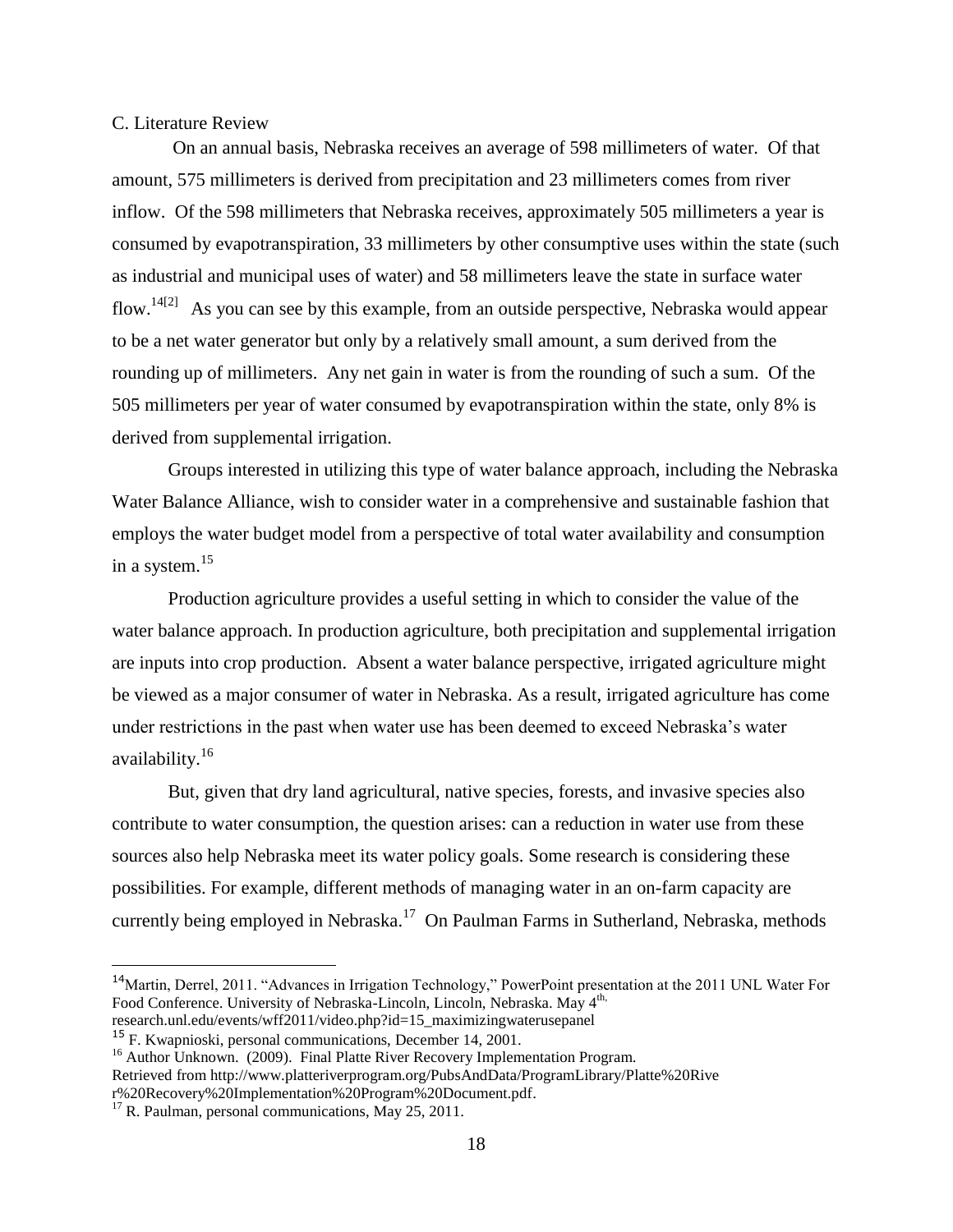are being employed to decrease evapotranspiration, consume less water and to measure all water consumption more accurately so as to know how to accomplish and measure possible credits to the previous objectives.<sup>18</sup> Such measurement methods include employing evapotranspiration gauges, measuring water delivered out of pivot irrigation devices, measuring groundwater saturation levels and measuring the water consumption of various crops and land uses.<sup>19</sup>

In any event, reduction in on-farm water consumption is just one aspect of a water balance approach to water management. Further, water management experts inside and outside of NEWBA note that there is not a one-to-one correlation between reduced on-farm water consumption and reduced basin-wide water consumption. As noted in discussions with personnel at the Nebraska Department of Natural Resources, the relationship between such types of water savings at a particular location (on-farm or at another location) and basin-wide savings is not "additive.<sup>20"</sup> In other words, one cannot simply add up the water savings at individual locations to calculate the total basinwide savings. Researchers in California have made this point regarding production agriculture in California's Central Valley.<sup>21</sup> However, while on-farm water savings may not be strictly additive, these savings may have systemwide benefits. The difficulty is in measuring the magnitude of these benefits, particular since the relationship between on-farm water savings and basinwide water savings varies substantially by place and by annual climate conditions. On-farm measurements of water savings are an important first step in quantifying these gains but analysis of multiple sites over a larger geography and alternative climate conditions would be needed to develop estimates of basin-wide implications, including implications for aquifer recharge and stream flow. Finally, any estimates that were developed would be measured with significant uncertainty. However, such research would need to be conducted in order to develop a system to credit the basin-wide benefits from on-farm water savings, or other efforts to save water in other types of land uses. While these would be significant efforts, we note that the basin-wide benefits of current policies such as irrigation reduction and limitation face similar uncertainties, and methods have been identified and agreed to credit these reductions.

 $\overline{a}$ 

<sup>&</sup>lt;sup>18</sup> R. Paulman, personal communications, May 25, 2011.

<sup>&</sup>lt;sup>19</sup> R. Paulman, personal communications, May 25, 2011.

 $^{20}$  S. Gaul, J. Schneider, personal communications, May 6, 2011.

<sup>21</sup> Burt, C.M. PhD., P.E., D.WRE. *Where is all the water going?* [PowerPoint Slides]. February 1, 2010. Burt, C.M., 2009. *Water Conservation's Role in California Water Transfers.* Presented at the Annual Technical Conference of the Irrigation Association, San Antonio, Texas (September  $2<sup>nd</sup>$ ).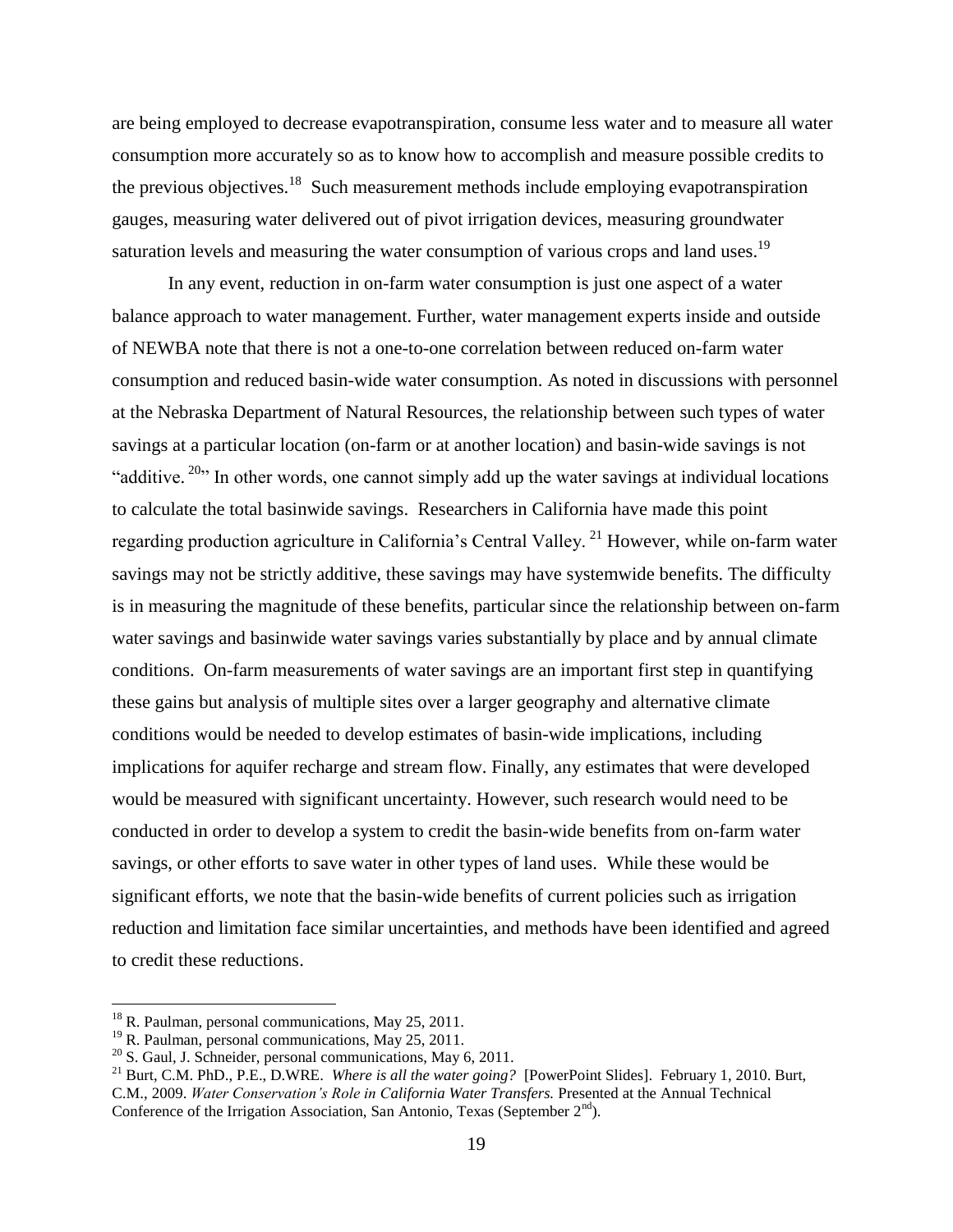Another issue is the timing and location of water savings. Again, water management experts inside and outside of NEWBA note that water savings need to be delivered to the time and place of greatest need. For example, use of a water balance concept promotes that when water consumption is reduced, this water either directly mitigates shortage or is otherwise generally storable and available to the system as needed., provided that infrastructure is utilized and developed to provide this water only when, where and to the extent the shortage is actually occurring. This is sometimes referred to as "Integrated or Conjunctive" water management. For example, "the Nebraska Department of Natural Resources and Platte Basin NRDs, among other efforts, contracted with irrigation canals in the Platte Basin in 2011 to divert water when stream flows were in excess of required amounts. These efforts will enhance recharge to the aquifer, providing water in the river at a later time to reduce or eliminate shortages in river flows that might otherwise occur."<sup>22</sup>

In summary, a water-balance management approach would identify the relative value of multiple ways to consider water consumption such as: 1) reducing irrigation (and eventual evapotranspiration) through high-efficiency agriculture, and 2) quantifying the consumption in dry-land and native rangeland agriculture, reduction in riparian zone vegetation, or reducing evaporation from reservoirs or non-agricultural land uses. Efforts also can be made to transport water across time and space through storing and transporting water. Further, a water-balance management approach would, where feasible, seek to measure basin-wide water savings resulting from such efforts to reduce consumptive use on farms or other land parcels. When quantification is feasible, a water management approach would develop standards to provide appropriate credit for each of these activities.

#### **IV. Recommendations**

 $\overline{a}$ 

Three primary recommendations follow from the economics issues surrounding the water balance approach. The first is that many land uses influence water consumption in Nebraska geographic regions, whether that land use is irrigation, forestry, rain-fed agriculture, or unmanaged land. From this perspective, no particular land use is on its own totally responsible

<sup>&</sup>lt;sup>22</sup> Email correspondence from Jim Schneider, October 11, 2011, refining the authors' interpretation of the presentation "Integrated Water Management: New Data and Information Studies," Platte River Basin-Wide Plan Meeting. Grand Island, Nebraska (July 21)., Jim Schneider, 2011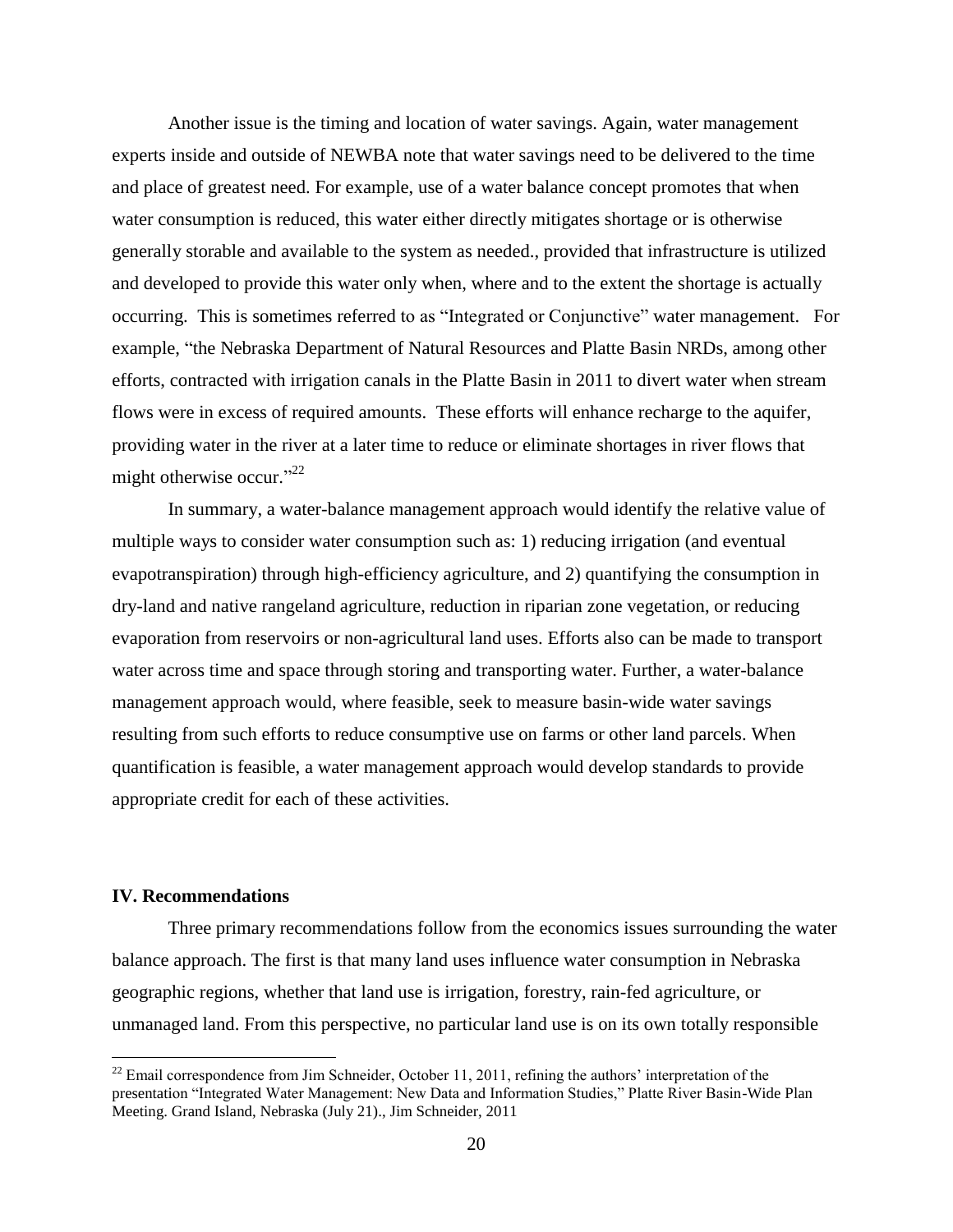for trends in water consumption within the geographies of Nebraska. Further, efforts to improve water outcomes should consider a broad range of actions to change behavior, including incentives to encourage land use that promotes desired outcomes. The goal in making policy is to search for and implement the most efficient courses of action, meaning those actions that grow a combination of financial gain and environmental benefit. Financial gain refers to the proprietor income and resource income of Nebraskan's and environmental benefits include the value created by environmental outcomes such as improved stream flow, maintenance of wetlands, or other habitat restoration, among others. These goals could be achieved by 1) increasing water consumption that yields high marginal increases in combined financial and amenity benefits per unit of water, and reducing water consumption that yield low marginal gains (or even losses) in combined financial and environmental benefits per unit of water; and 2) encouraging technologies and management practices that increase the combined financial and environmental gain per unit of water.

Searching for and implementing these policies would naturally require a great deal of information about the environmental benefits (and the value of those benefits) and financial gains associated with various types of technologies and land management practices. State agencies and others interested in water policy in Nebraska should endeavor to gather this information. We therefore recommend that the Nebraska Department of Natural Resources and other interested parties make additional efforts to estimate and value the environmental benefits of a full range of practices including land management efforts to utilize water resources more efficiently, intentional groundwater recharge projects, vegetation management programs, and improved reservoir management. This information can then be utilized to design even more efficient water policies for the state of Nebraska, and regions of the state.

A final policy issue relates to water policy during "dry" years. Water policy in these years requires still more information about combined financial and environmental benefits in a dryyear setting. This is because both the financial gains and environmental costs of increases in water consumption can rise substantially during such "dry" years. Such increases have an uncertain impact on the combined financial and environmental gains from marginal water consumption. It may vary from case to case whether financial or environmental consequences rise more during "dry" years. This result suggests that it is critical to identify additional ways to bank and transfer water between "dry" years and "wet" years. Such approaches, if technically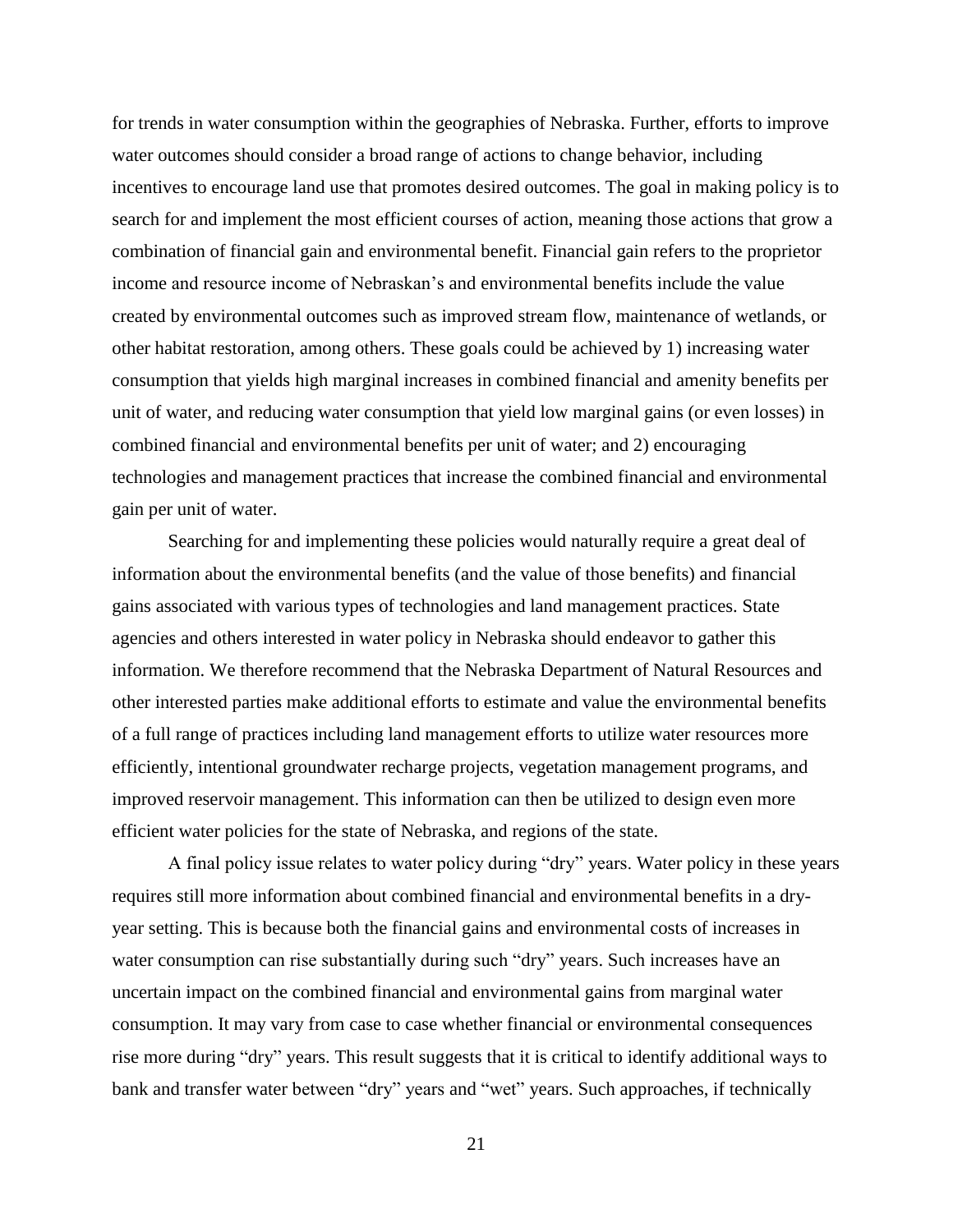feasible, in terms of providing environmental benefits and financial gain in dry years, could be among the most beneficial water policies to pursue.

#### **Appendix A: Interviews**

In order to learn about the scientific and technical aspects of water policies, the research team conducted several interviews. Some individuals were interviewed because of their activities of the Nebraska Water Balance Alliance. Other individuals were interviewed because of their relation to the issue of water management as a whole. Some of these individuals are employees of the state, either directly, or by virtue of having received financial remuneration from a stateto-private-party contract.

The first interview conducted was with Frank Kwapnioski, P.E. Kwapnioski is a paid consultant with the Nebraska Water Balance Alliance and has spent the majority of his prior professional career as an engineer working in water resources and water operations with the Nebraska Public Power District. Most recently, he has worked with people within and without the NEWBA on the aspects and tenets of water balance. Kwapnioski also serves as the coordinator for the group.

The second interview conducted was with Jay Holmquist, Executive Director of the Nebraska Rural Electric Association, an organization that acts as an association of the generators and transmitters of electricity in rural areas. Holmquist acts as the Treasurer of the Nebraska Water Balance Alliance

Also interviewed was Bob Heinz, General Manager of Dawson Public Power District. Power districts have an interest in water management as a significant portion of their revenue is generated by agricultural producers using electrical power to pump water for irrigation purposes. Inasmuch, the Nebraska Water Balance Alliance proposes a solution to water management that would decrease variance in the pumping demands for water. This decreased variance, according to Heinz, would allow for greater predictability of the Dawson Public Power District's profit margin.

Also interviewed were Jim Schneider, Ph.D. and Steven Gaul of the Nebraska Department of Natural Resources. Schneider, the Deputy Director of the DNR, and Gaul, the Comprehensive Planning Coordinator of the DNR, were interviewed as to how monetary value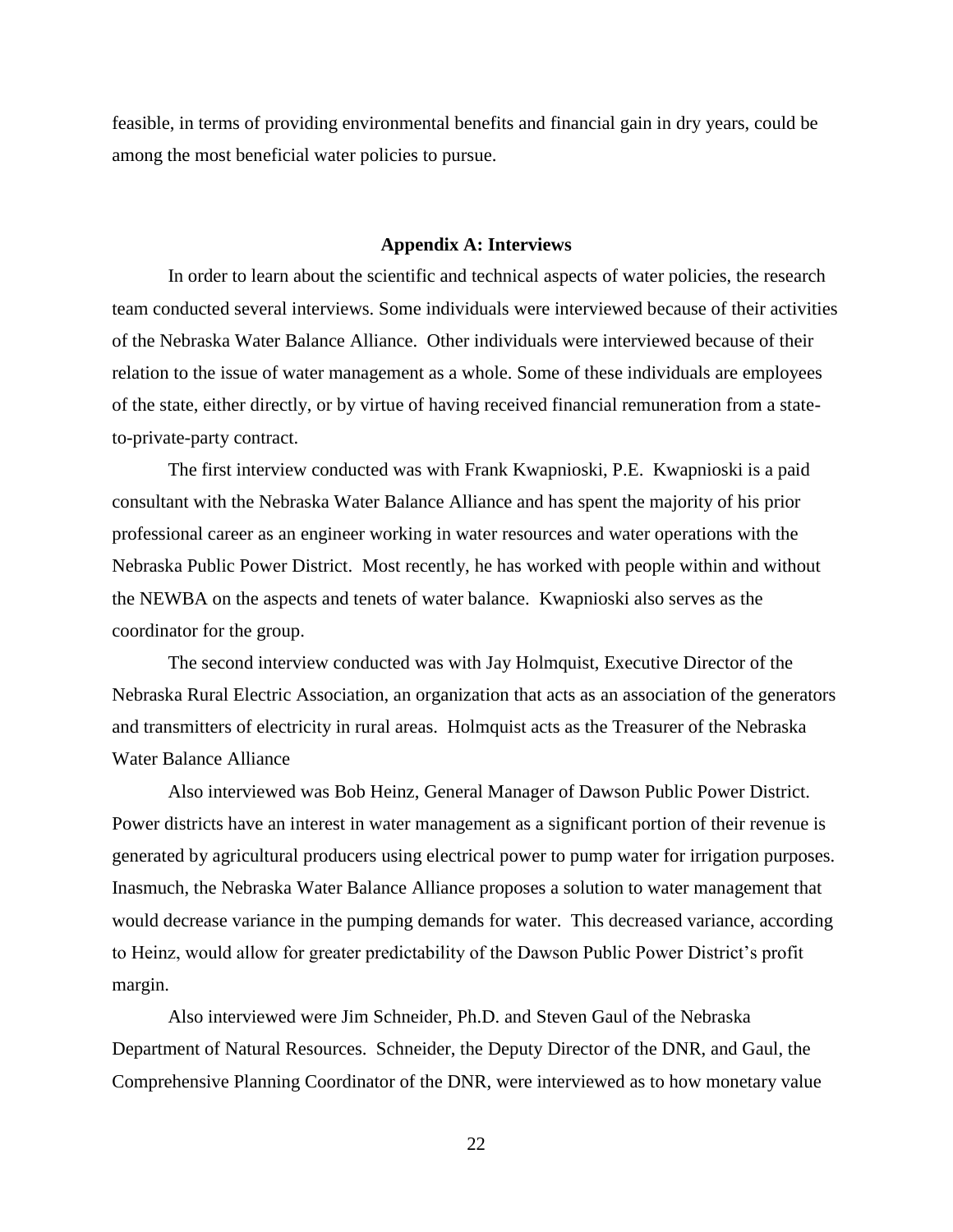could be assessed for water rights and also as to how the water balance approach and a decrease in consumptive use could be integrated into the water management of the state of Nebraska. Furthermore, Schneider was again interviewed regarding current projects underway at the DNR that incorporate modes of irrigation and reductions in consumptive use that are also promoted by the Nebraska Water Balance Alliance.

Also interviewed was Roric Paulman. Paulman is the owner of Paulman Farms in Sutherland, Nebraska. On his farmland, Paulman is implementing techniques during the 2011 growing season to measure consumption of water by agricultural producers.

Also interviewed was Dr. Charles Burt, of the Irrigation Training and Research Center in San Luis Obispo, California. Dr. Burt provided information pertinent to water balance issues as a function of academic research pertaining to agriculture in general, outside the parameters of either profitability or direct engagement in the crafting of state policy as it relates to irrigation or the subsequent purchasing of the right to irrigate.

Also interviewed was Dr. Derrel Martin. Martin, a Professor of Biological Systems Engineering at the University of Nebraska – Lincoln, provided expertise and information regarding the amounts of water that accrue in Nebraska on an annualized basis. Martin also provided information as to how that water is environmentally distributed upon its arrival, that is to say, what amounts arrive via stream flow and what amounts via precipitation and also how that water leaves the state in the same regard but also with the addition of consumptive human use.

Another individual consulted was Michael Jess, former Director of the Nebraska Department of Natural Resources. Jess provided information regarding the transactions between those selling water rights and those buying water rights and the process of understanding the nature of such transactions.